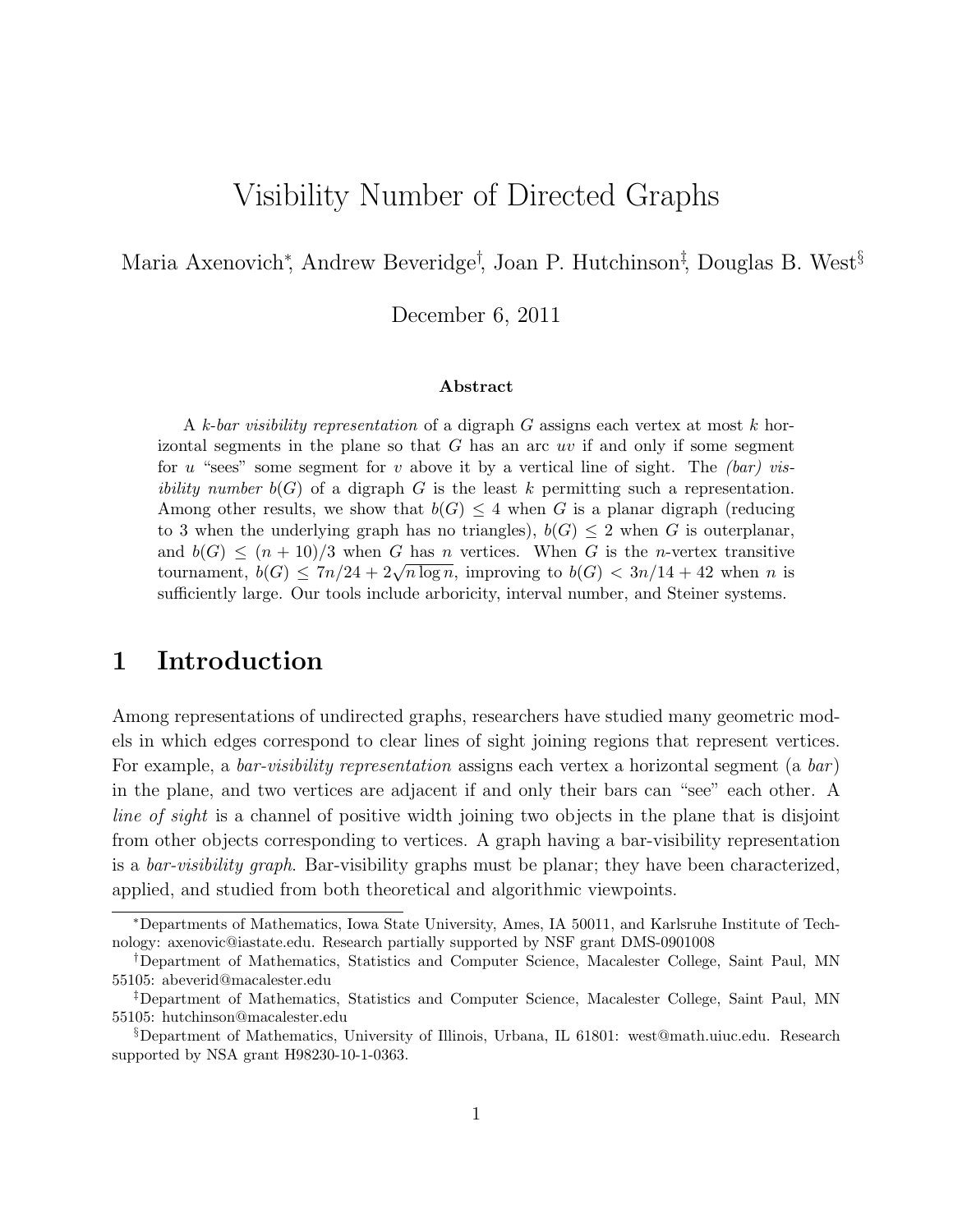Such line-of-sight graphs may have been studied first in [8], where a graph related to a printed circuit board was checked for "short circuits" using a graph-coloring result. When the assigned sets are rectangles and both horizontal and vertical visibilities are allowed, we obtain *rectangle-visibility graphs*, relevant to VLSI chip layout and "two-layer routing" [29, 14, 4]. In general, visibility graphs are related to graph drawing and find applications in computational geometry. Early papers on bar-visibility graphs include [31, 27, 32, 18]; surveys and overviews can be found in [7, 9, 23].

Since bar-visibility representations exist only for some planar graphs, it is natural to introduce more flexibility to permit representations of all graphs. A  $k$ -bar visibility representation of a graph assigns each vertex at most  $k$  bars in the plane so that vertices u and v are adjacent if and only if some bar for u (called a  $u$ -bar) and some bar for v (a v-bar) see each other by a vertical line of sight. The *(bar) visibility number*, introduced in [6], is the least  $k$  permitting such a representation; it is a measure of distance from being a bar-visibility graph. In [6], extremal problems for this parameter were studied on various classes of graphs.

The corresponding concepts for directed graphs (digraphs) are also natural. A k-bar visibility representation or  $k$ -fold layout of a digraph assigns each vertex at most k bars in the plane so that there is an arc uv in the digraph if and only if some u-bar sees some v-bar above it by a vertical line of sight. The *(bar)* visibility number  $b(G)$  of a digraph G is the least k permitting such a representation. The digraphs G such that  $b(G) = 1$  are *bar-visibility* digraphs. For  $k = 1$  and  $k = 2$ , we obtain single-bar and double-bar layouts, respectively.

Bar-visibility layouts of digraphs can depict hierarchical structures in flow diagrams, networks, and family trees; see [2, 7]. In this paper, we study extremal problems for visibility number in the families of planar digraphs, outerplanar digraphs, bipartite digraphs, tournaments, and general n-vertex digraphs.

A k-fold layout of a digraph is also a k-bar visibility representation of its underlying graph. This elementary observation relates the visibility numbers of a graph and its orientations.

**Observation 1.1.** If G is an orientation of a graph with visibility number k, then  $b(G) > k$ .

We cannot guarantee that the visibility number of a graph  $H$  is the minimum of the visibility numbers of its orientations, since an optimal visibility representation of  $H$  may require a vertex to see another vertex both above and below. All digraphs in this paper are oriented graphs, meaning orientations of simple graphs. There are no loops or multi-edges, and at most one of  $\{xy,yx\}$  is an arc. Since our focus is on digraphs, we use G to denote the digraph whose visibility number we are studying, and we use  $\hat{G}$  to denote the underlying undirected graph of  $G$ ; that is,  $G$  is an orientation of  $\tilde{G}$ . When we begin with an undirected graph, we call it  $H$  and may consider an arbitrary orientation  $G$  of  $H$ .

We use "oriented tree", "oriented cycle", "oriented caterpillar", etc., for an orientation of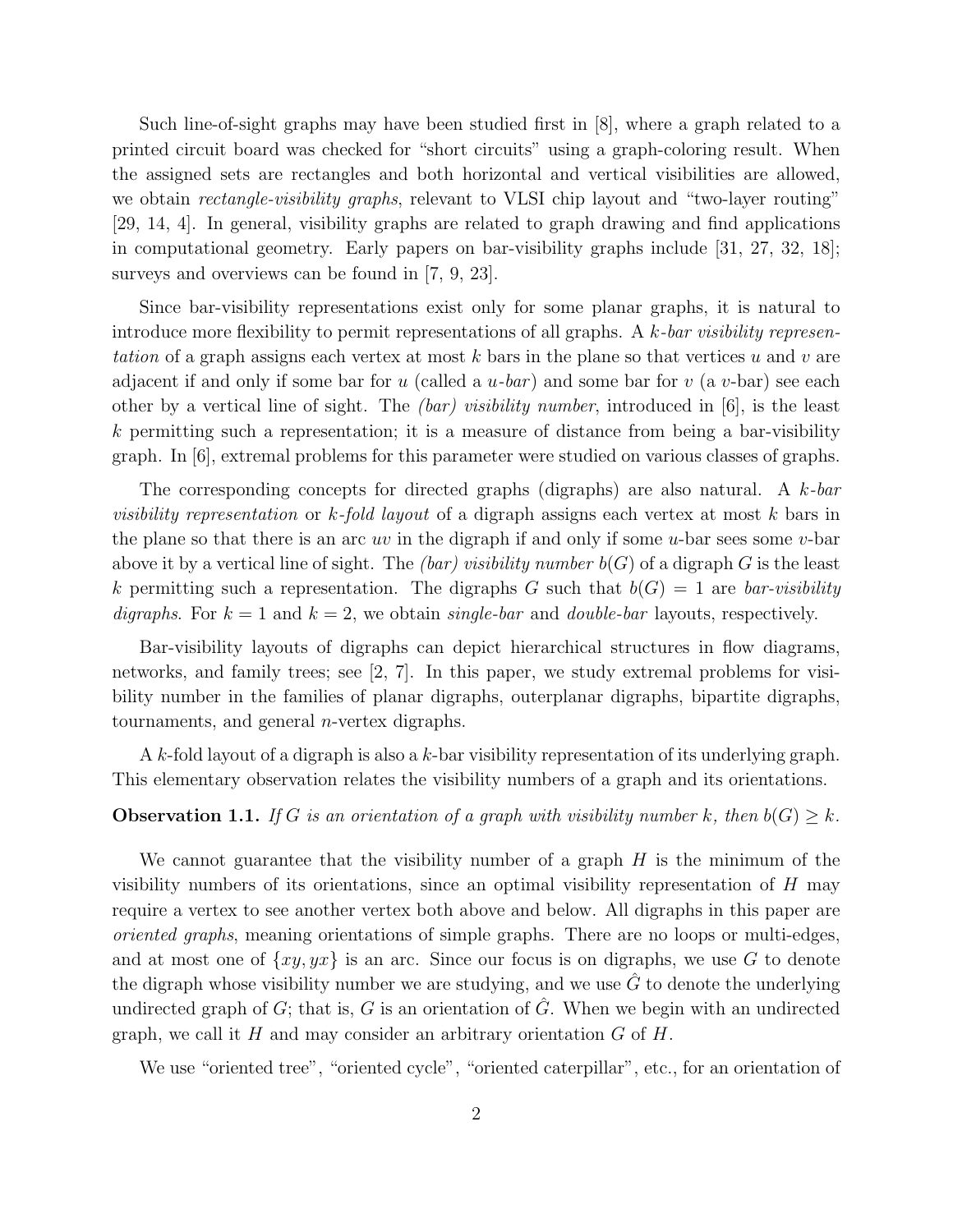a graph in the named family. When the family name contains the word "graph", we instead use "digraph", writing "planar digraph" (for example) for an oriented planar graph.

From the beginning, bar-visibility digraphs were studied along with bar-visibility graphs [7, 27, 31, 32]; thus the digraphs with visibility number 1 have long been known. In a digraph, a vertex is a source or a sink when it has indegree 0 or outdegree 0, respectively. In this paper, we use the term consistent cycle to mean an oriented cycle having no source or sink.

**Theorem 1.2** ([27, 32]). Given a planar digraph  $G$ , let  $G'$  be the digraph formed by adding two vertices s and t, an arc sv for every source vertex v in G, an arc wt for every sink vertex w, and the arc st. A planar digraph  $G$  is a bar-visibility digraph if and only if  $G'$  is planar and has no consistent cycle.

For example, consider oriented cycles. Let a *semi-cycle* be an oriented cycle having exactly one source and one sink. An oriented cycle is a bar-visibility digraph if and only if it is a semi-cycle. If there are at least two sources and two sinks, then the underlying graph of the digraph  $G'$  tested in the criterion of Theorem 1.2 contains a subdivision of  $K_{3,3}$ .

In the remainder of this section, we summarize our results, postponing the proofs to later sections. By analogy with consistent cycles, let a *consistent path* be an oriented path that has exactly one source and one sink; a path that is not consistent is inconsistent. All oriented paths are bar-visibility digraphs, and more generally it is easy to determine the visibility numbers of oriented trees.

**Proposition 1.3.** If G is an oriented tree, then  $b(G) \leq 2$ , with equality if and only if G has a vertex that is an endpoint of three edge-disjoint inconsistent paths.

Once multiple bars are needed, we seek analogues of results on undirected graphs. For example, [6] showed that every planar graph has visibility number at most 2, which is sharp.

**Theorem 1.4.** If G is a planar digraph, then  $b(G) \leq 4$ . If also  $\hat{G}$  is triangle-free or contains no subdivision of  $K_{2,3}$ , then  $b(G) \leq 3$ . If  $\hat{G}$  has girth at least 6, then  $b(G) \leq 2$ .

These bounds are proved using various decompositions of the underlying graphs into forests, where a *decomposition* of a [di]graph G is a set of sub[di]graphs such that each edge of G lies in exactly one of them. We do not know whether there is a planar digraph with visibility number 4, but we present planar digraphs (having triangles) with visibility number 3. Further increasing the girth of the underlying planar graph cannot force the visibility number below 2, since the value is 2 for consistent cycles.

A graph is *outerplanar* if it has an embedding with every vertex on the unbounded face.

**Theorem 1.5.** If G is an outerplanar digraph, then  $b(G) \leq 2$ . Equality holds when G is a consistent cycle (and for many other digraphs).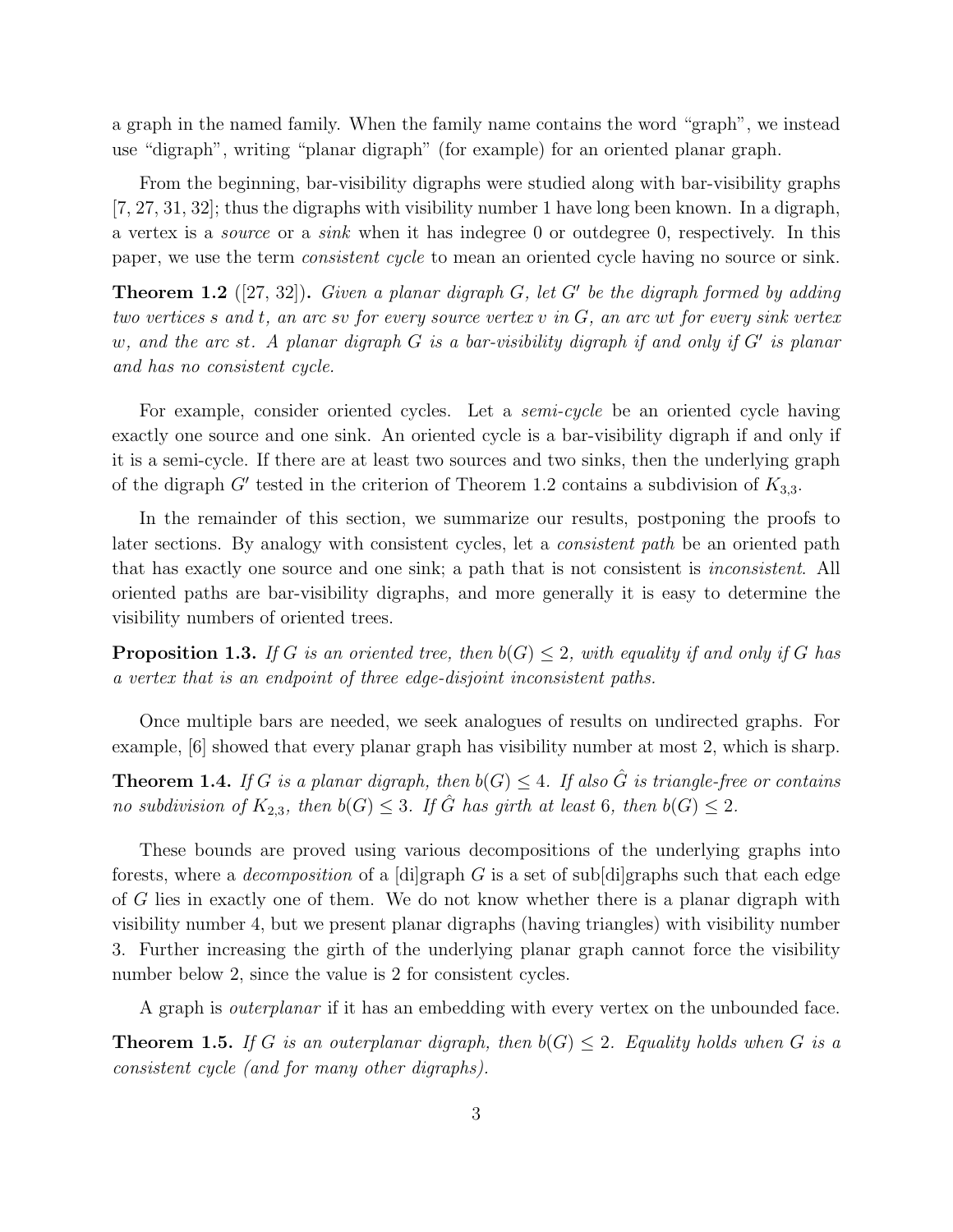Decomposing a digraph  $G$  into subdigraphs with small visibility number (such as oriented trees, planar digraphs, or digraphs in families with visibility number 1) can yield a good upper bound on  $b(G)$  via the next observation. A *component* of a layout is a maximal set of bars C such that every vertical line between the leftmost line intersecting  $\bigcup_{b \in C} b$  and the rightmost line intersecting  $\bigcup_{b \in C} b$  also intersects  $\bigcup_{b \in C} b$ .

**Observation 1.6.** If a digraph G decomposes into digraphs  $G_1, \ldots, G_t$ , then  $b(G) \leq \sum_i b(G_i)$ .

*Proof.* Lay out  $G_1, \ldots, G_t$  as components of a layout of  $G$ .

For a digraph G, Observation 1.1 gives a general lower bound on  $b(G)$  in terms of  $\hat{G}$ . Any lower bound on the visibility number of  $\hat{G}$  is a lower bound for  $b(G)$ . For example, in [6], simple counting arguments using Euler's Formula yield lower bounds on visibility number in terms of the number of vertices and edges.

**Theorem 1.7.** If G is a digraph with n vertices and m arcs, then  $b(G) \ge (m+6)/(3n)$ . If also  $\hat{G}$  has no triangles, then  $b(G) \geq (m+4)/(2n)$ .

On the other hand, many upper bounds for undirected graphs that are proved using representations where no vertical line intersects more than two bars yield corresponding upper bounds on the visibility number of orientations of those graphs. We explore this approach in detail in Section 2, using various results on interval intersection representations of graphs. Here we simply state one such result to motivate related results.

**Theorem 1.8.** If G is a digraph such that  $\Delta(\hat{G}) \leq r$ , then  $b(G) \leq \lceil \frac{r+1}{2} \rceil$  $\frac{+1}{2}$ .

Although Theorem 1.8 is sharp for  $r \leq 3$ , in general we do not know the best bound on  $b(G)$  in terms of the maximum degree  $\Delta(\hat{G})$  of  $\hat{G}$ . For orientations of triangle-free regular graphs, the upper bound in Theorem 1.8 differs from the lower bound  $(m+4)/2n$  in Theorem 1.7 by approximately a factor of 2. We ask whether the upper bound in terms of degree is sharp for regular bipartite graphs.

Theorem 1.8 yields  $b(G) \leq [n/2]$  when G is an *n*-vertex oriented graph. Except for very small n, we can improve this bound using Steiner systems of the form  $S(2, 4, m)$ . A *Steiner* system  $S(t,k,m)$  is a family of k-element subsets of an m-set such that any t elements of the m-set appear together in exactly one member of the family. We do not know whether the resulting bound is sharp; again examples are known within a factor of 2.

**Theorem 1.9.** If G is an n-vertex digraph, then  $b(G) \leq (n+10)/3$ .

Chang et al. [6] showed also that the visibility number of the undirected complete graph with n vertices is precisely  $\lceil n/6 \rceil$ . The lower bound follows from Euler's Formula, while the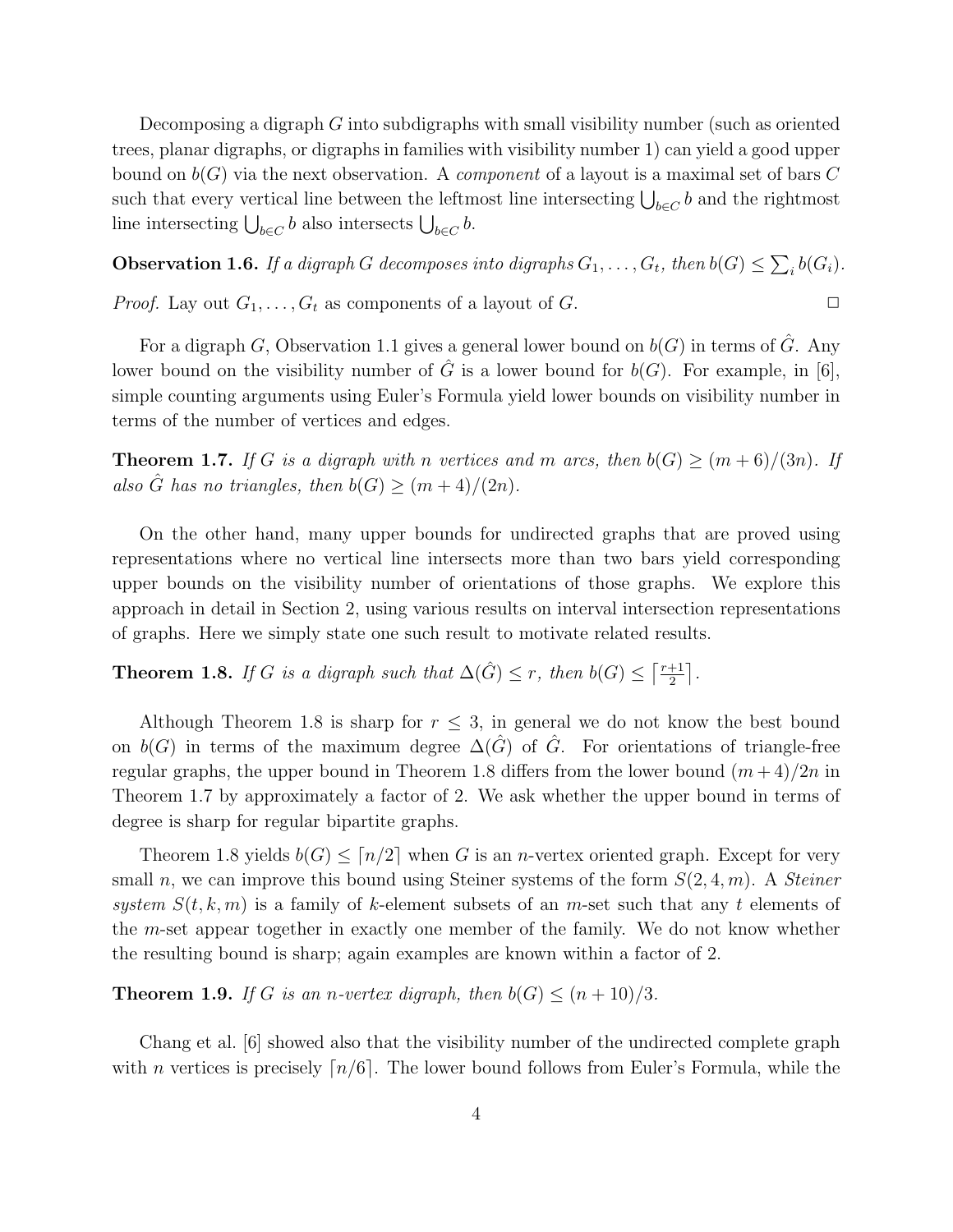upper bound uses the solution to Heawood's Empire Problem [12, 15]. By Observation 1.1,  $b(G) \geq n/6$  when G is an *n*-vertex tournament, where a *tournament* is an orientation of a complete graph. Even when restricted to tournaments, the extremal problem remains unsolved. We do not know the maximum visibility number of n-vertex tournaments, but for transitive tournaments (in which having the arcs  $xy$  and  $yz$  requires having the arc  $xz$ ), we improve the upper bound.

**Theorem 1.10.** If G is a transitive n-tournament, then

- (a)  $b(G) \leq 7n/24 + 2\sqrt{n \log n}$ , and
- (b) when n is sufficiently large,  $b(G) < 3n/14 + 42$ .

Statement (a) improves upon the construction of Theorem 1.9 using a probabilistic argument. Statement (b) uses the Steiner system  $S(2, 15, m)$ , which exists when m is sufficiently large and satisfies divisibility conditions that are obviously necessary.

In many cases, upper bounds on visibility number for orientations in certain families are twice the bound in [6] for the corresponding family of graphs. Although we believe that  $b(G)$ is at most twice the visibility number of  $\tilde{G}$  when G is an oriented graph, we have no general proof of that, and our upper bound arguments (after Section 2) require careful analysis.

### 2 Visibility, Arboricity, and Interval Number

Many of the proofs and results of this section are motivated by analogous results for interval representations of graphs. A depth-2 k-fold layout of a digraph  $G$  is one in which every vertical line meets at most two bars of the layout. A t-interval is the union of at most  $t$ intervals on the real line. The *interval number* of a graph H, written  $i(H)$ , is the least t such that H has a *t-interval representation*, which is an expression of H as the intersection graph of a family of t-intervals. A t-interval representation of H has  $depth 2$  if every point of the real line lies in the sets for at most two vertices (see [10, 26]). Let  $i_2(H)$  denote the least t such that  $H$  has a depth-2 *t*-interval representation.

**Proposition 2.1.** A digraph G has a depth-2 k-fold visibility layout if and only if  $\hat{G}$  has a depth-2 k-interval representation.

*Proof.* Projecting such a layout of G onto a single horizontal line yields a depth-2 k-interval representation of  $\tilde{G}$ . Conversely, given such a representation, process it from left to right, converting each interval to a bar in a visibility layout. Each time a new interval is encountered, there is (at most) one other interval containing its left endpoint and only one edge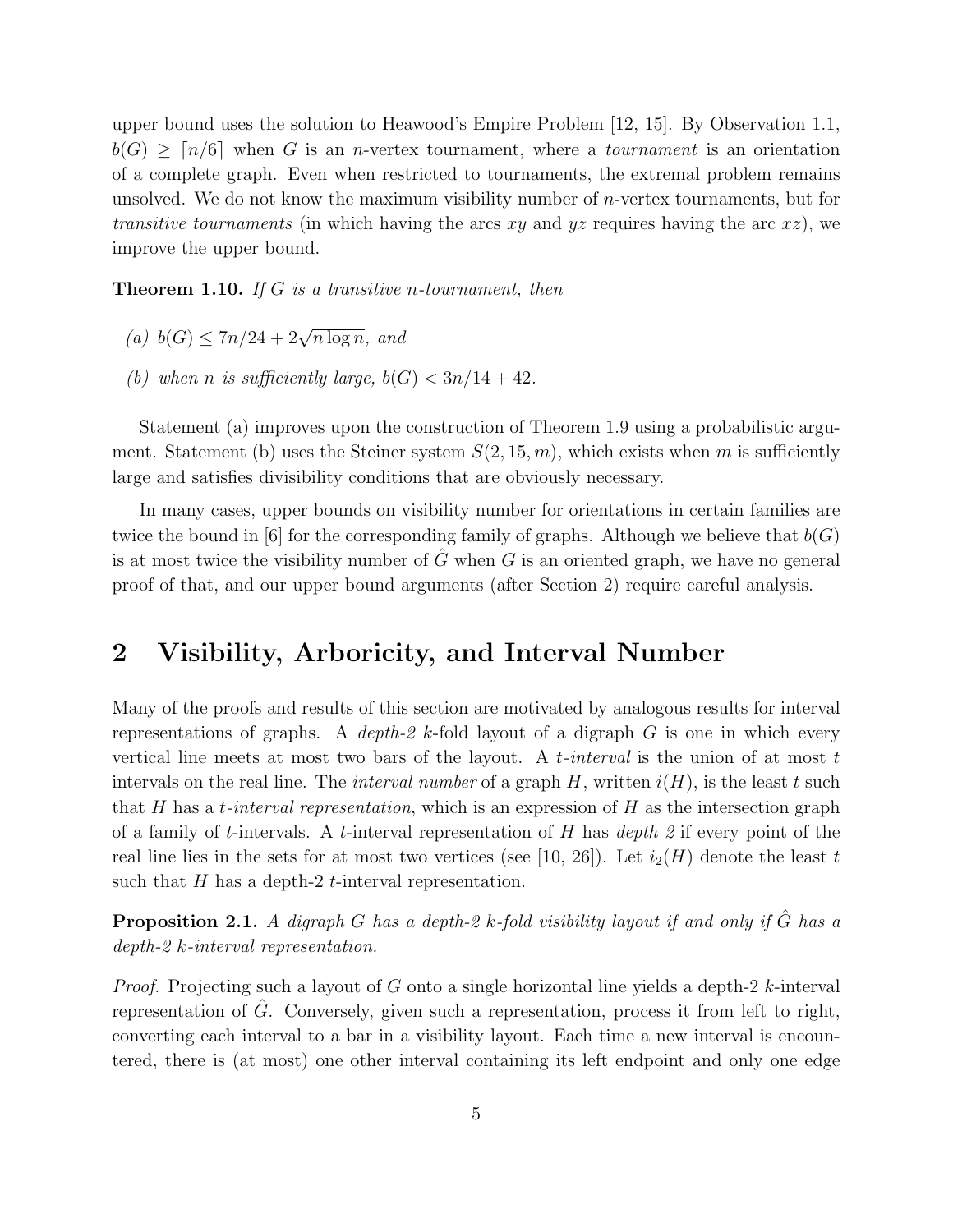created. Shift the new interval vertically in the plane, placing it higher or lower than the bar that arose from its earlier neighbor depending on the direction of the corresponding arc in G. By construction, the result is a depth-2 k-fold visibility layout.  $\square$ 

With Proposition 2.1, many upper bounds on interval number of graphs translate immediately into upper bounds on visibility number of oriented graphs. Direct arguments can be given to construct the corresponding visibility layouts, but essentially they would just repeat the arguments for interval number. Nevertheless, to facilitate understanding, we briefly mention the ideas that yield the corresponding bounds on the depth-2 interval number.

(**Theorem 1.8**). If G is an oriented graph, then  $b(G) \leq \lceil \frac{r+1}{2} \rceil$  $\frac{+1}{2}$ , where  $r = \Delta(G)$ .

*Proof.* For undirected graphs, Griggs and West [10] showed that  $i_2(H) \leq [(\Delta(H) + 1)/2]$ . The construction arises by following an Eulerian circuit in each component of the supergraph obtained by adding one vertex adjacent to all the vertices having odd degree in  $H$ .  $\Box$ 

The arboricity of a graph H, written  $\Upsilon(H)$ , is the minimum number of forests needed to decompose H. Trotter (see [26]) observed that  $i(H) \leq 1+\Upsilon(H)$ ; this can be improved a bit. A linear forest is a forest with maximum degree at most 2 (the components are paths). The *linear arboricity* of a graph is the minimum size of a decomposition of  $H$  into linear forests. Define the *semi-linear arboricity* of a graph H, written  $\Upsilon'(H)$ , to be the minimum number of forests in a decomposition of  $H$  such that at least one of the forests is linear.

Note that  $\Upsilon(H) \leq \Upsilon'(H) \leq 1 + \Upsilon(H)$ ; the lower bound is by definition, and the upper bound holds because a linear forest with no edges can be added to an optimal decomposition. The use of semi-linear arboricity allow us sometimes to improve Trotter's bound by 1, which is significant for families whose graphs have small arboricity.

**Proposition 2.2.** If H is an undirected graph, then  $i_2(H) \leq \Upsilon'(H)$ . If G is an orientation of H, then  $b(G) \leq \Upsilon'(H)$ .

Proof. The second statement follows from the first by Proposition 2.1. For the first, start with the linear forest  $F$  used in the decomposition. Represent each component of  $F$  by intervals on the real line such that the interval for a vertex intersects only the intervals for the vertices neighboring it on the path, and for each interval there is a "displayed" portion in the middle that intersects no other interval. Any vertices omitted by  $F$  are assigned intervals that intersect no others.

For the remaining forests, choose a root in each component. For each non-root vertex  $v$ , let  $u$  be its neighbor along the path to the root, and introduce a small interval for  $v$  inside the displayed portion of the interval for  $u$  in the representation for  $F$ . For each vertex, we use at most one interval for each forest in the decomposition.  $\Box$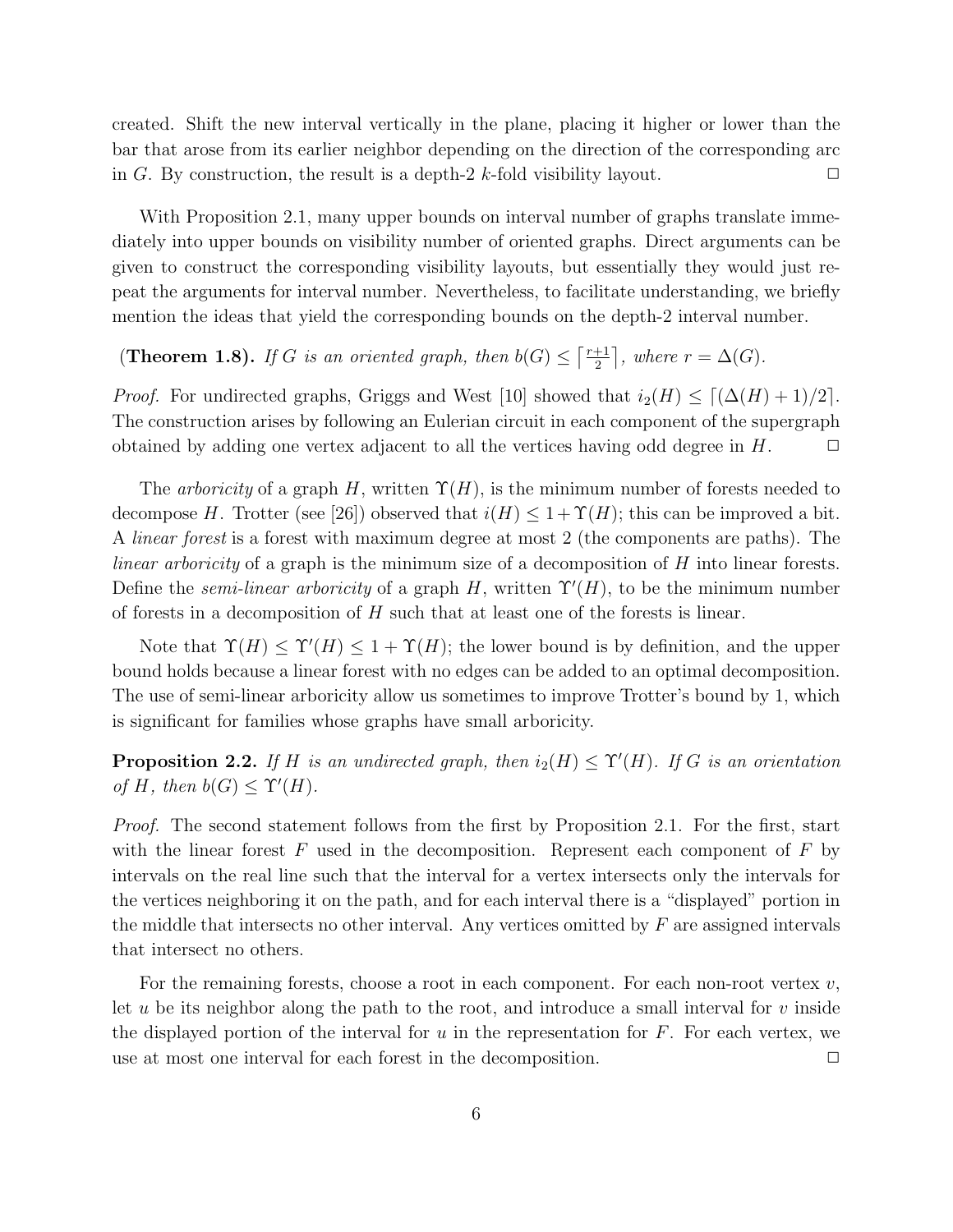With this tool, most bounds in Theorem 1.4 follow from known results. Proving  $b(D) \leq 2$ when  $D$  is an outerplanar digraph is more difficult and will be done in the next section.

**Corollary 2.3.** Let G be an oriented graph. If  $\hat{G}$  is planar, then  $b(G) \leq 4$ , and  $b(G) \leq 3$ if  $\hat{G}$  is also triangle-free or contains no subdivision of  $K_{2,3}$ . If  $\hat{G}$  is planar and has girth at least 6, then  $b(G) \leq i_2(\hat{G}) \leq 2$ .

*Proof.* Since every forest has fewer edges than vertices, always  $\Upsilon(H) \ge \max_{F \subseteq H} \left[ \frac{|E(F)|}{|V(F)|} \right]$  $\frac{|E(F)|}{|V(F)-1|}$ , and Nash-Williams [22] proved that equality always holds. By Euler's Formula, it thus follows that the arboricity is at most 3 for every planar graph and is at most 2 for every triangle-free planar graph and every outerplanar graph. Balogh et al. [1] showed that a planar graph with no subdivision of  $K_{2,3}$  has arboricity at most 2.

When G is planar and  $\hat{G}$  has girth at least 6, the upper bound improves from 3 to 2 by decomposing  $\hat{G}$  into a forest and a linear forest, as guaranteed by Kleitman [16].  $\Box$ 

Kleitman's result is unpublished but follows from other results about forest decomposition. The *fractional arboricity* of a graph  $H$ , introduced by Payan [24] and denoted by  $Arb(H)$ , is  $\max_{F \subseteq H} \frac{|E(F)|}{|V(F)|}$  $\frac{|E(F)|}{|V(F)|-1}$ ; thus  $\lceil \text{Arb}(H) \rceil = \Upsilon(H)$ . When  $\text{Arb}(H)$  is slightly more than k, decomposition needs  $k+1$  forests, but some control can be exercised over one of the forests. Montassier et al. [21] posed the *Nine Dragon Tree Conjecture*: if  $Arb(H) \leq k + \frac{d}{k+d+1}$ , then  $H$  decomposes into a forest with maximum degree at most  $d$  and  $k$  other forests. They proved this for  $k = 1$  when  $d \in \{1, 2\}$ . In [17], it was proved also for  $d = k + 1$  and for  $k = 1$ when  $d \leq 6$ .

Here the relevant case is  $d = 2$ . By Euler's Formula,  $Arb(H) \leq \frac{g}{g-2}$  when H is a planar graph with girth at least g. With  $g = 6$ ,  $\frac{g}{g-2} = 1 + \frac{2}{4}$ . Thus every planar graph H with girth at least 6 decomposes into a linear forest and one other forest; that is,  $\Upsilon'(G) \leq 2$  when G is an orientation of H. Since the Nine Dragon Tree Conjecture is true for  $(k, d) = (1, 2)$ , the result applies to a larger class not requiring planarity.

Corollary 2.4. If  $\text{Arb}(H) \leq \frac{3}{2}$  $\frac{3}{2}$  and G is an orientation of H, then  $b(G) \leq 2$ .

It remains open whether there are planar digraphs with visibility number 4. We show next that the upper bound in Theorem 1.4 for triangle-free planar graphs is sharp.

**Proposition 2.5.** If G is an orientation of a bipartite graph H, then  $b(G) \leq i(H)$ , with equality when all edges are oriented from one partite set to the other.

Proof. Since H is triangle-free, every multi-interval representation of it has depth 2, and Proposition 2.1 applies to yield  $b(G) \leq i(H)$ .

When every vertex in G is a source or a sink, a k-fold layout must have depth 2. Projecting the bars onto a single horizontal line then yields a k-interval representation.  $\Box$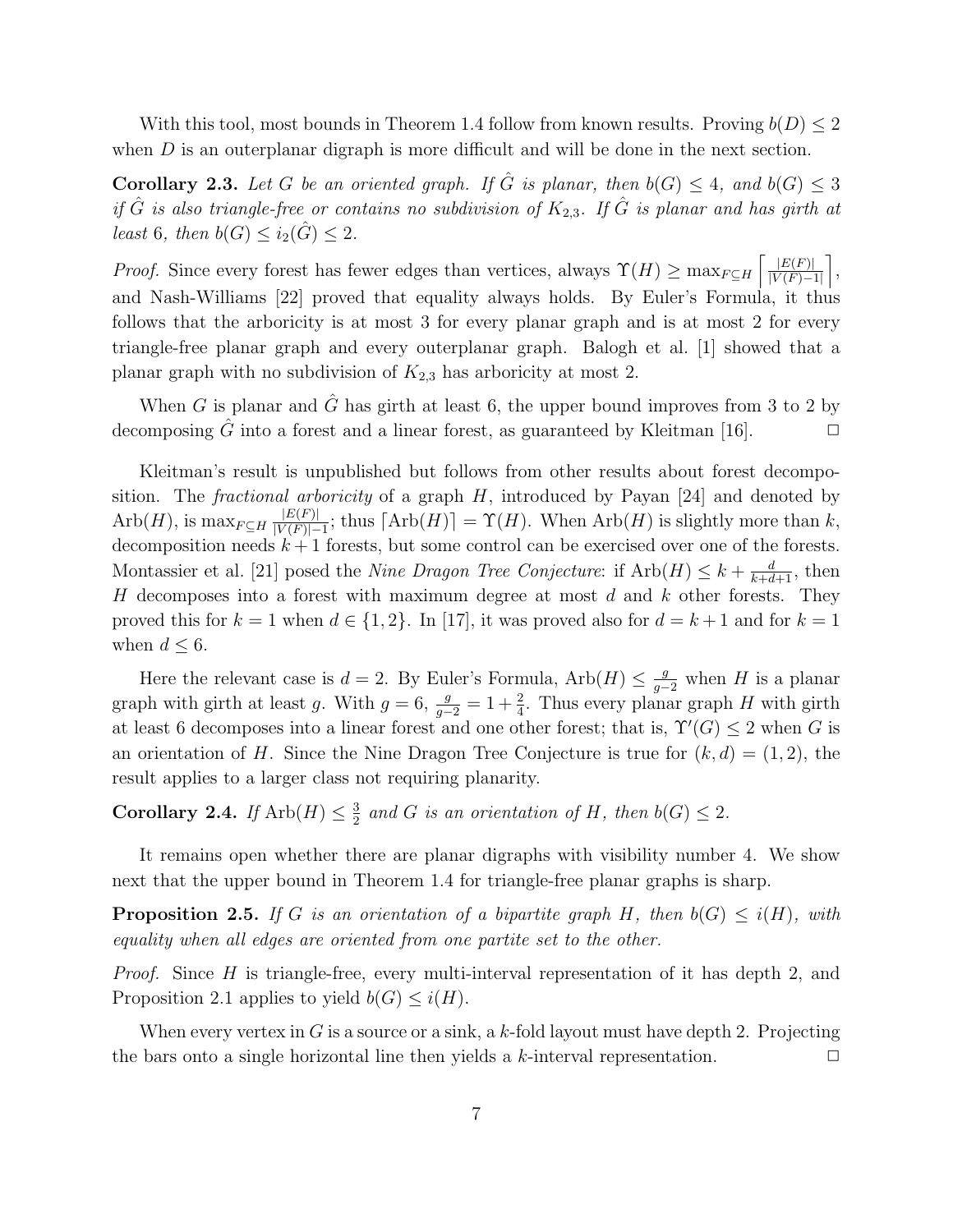#### Corollary 2.6. The largest visibility number among triangle-free planar digraphs is 3.

*Proof.* Let  $H$  be the graph obtained by appending a leaf to each vertex in the large partite set of the complete bipartite graph  $K_{2,9}$ ; note that H is triangle-free, planar, and bipartite.

As shown in [26],  $i(H) = 3$ . Only eight of the pendant edges can be represented using intervals for the large part that contain endpoints of intervals for the small part; the higher-degree endpoint of the remaining pendant edge must be assigned three intervals. By Proposition 2.5, an orientation of H directing all edges from one partite set to the other has visibility number 3.  $\Box$ 

Among orientations of a bipartite graph, those with largest visibility number direct all edges from one partite set to the other, by Proposition 2.5. It is natural to seek the least visibility number among all orientations of a graph  $H$ . We do not define a separate parameter for this, since usually it equals the visibility number of  $H$ . As remarked in the introduction, the visibility number of  $H$  is a lower bound on the visibility number of any orientation, but it is not clear that equality is always achievable.

For example, consider complete bipartite graphs. Trotter and Harary [28] proved that  $i(K_{m,n}) = \lceil \frac{mn+1}{m+n} \rceil$ , so this is the largest visibility number among orientations of  $K_{m,n}$ . By Theorem 1.7,  $\left\lceil \frac{mn+4}{2m+2n} \right\rceil$  is a lower bound; let this value be r. Chang et al. [6] proved that the visibility number of  $K_{m,n}$  is r or  $r+1$ . Cao [5] improved the result to the exact answer: r is always achievable. Achieving the counting bound when  $\frac{mn+4}{2m+2n}$  is an integer forbids "redundancy" of representing an edge by multiple pairs of bars. In particular, bars for one vertex cannot see those for another both above and below, which implies in turn that there is an orientation of  $K_{m,n}$  with visibility number r (when  $\frac{mn+4}{2m+2n}$  is an integer).

Another bipartite example is the d-dimensional hypercube. By Theorem 1.8, the upper bound on the visibility number of orientations is  $\lfloor (d+1)/2 \rfloor$ . By Theorem 1.7, the lower bound is  $\lceil (d+1)/4 \rceil$ . It is not known whether the visibility of the undirected hypercube always achieves the lower bound  $\lceil (d+1)/4 \rceil$ ; if so, then again when  $d \equiv 3 \mod 4$  there can be no redundancy, and there will be an orientation achieving the lower bound. Equality has been proved for  $d \leq 10$  [19]. These examples suggest a general conjecture.

Conjecture 2.7. The visibility number of any digraph is at most twice the visibility number of its underlying graph.

Oriented linear forests are not the only oriented forests with visibility number 1. When G has a smallest forest decomposition using oriented forests with visibility number 1 that are not linear forests, Observation 1.6 reduces the upper bound from  $1+\Upsilon(G)$  to  $\Upsilon(G)$  in a different way. A *caterpillar* is a tree that becomes a path when all leaves are deleted. Since caterpillars are bipartite interval graphs, the same argument as in Proposition 2.1 implies that caterpillars are bar-visibility digraphs.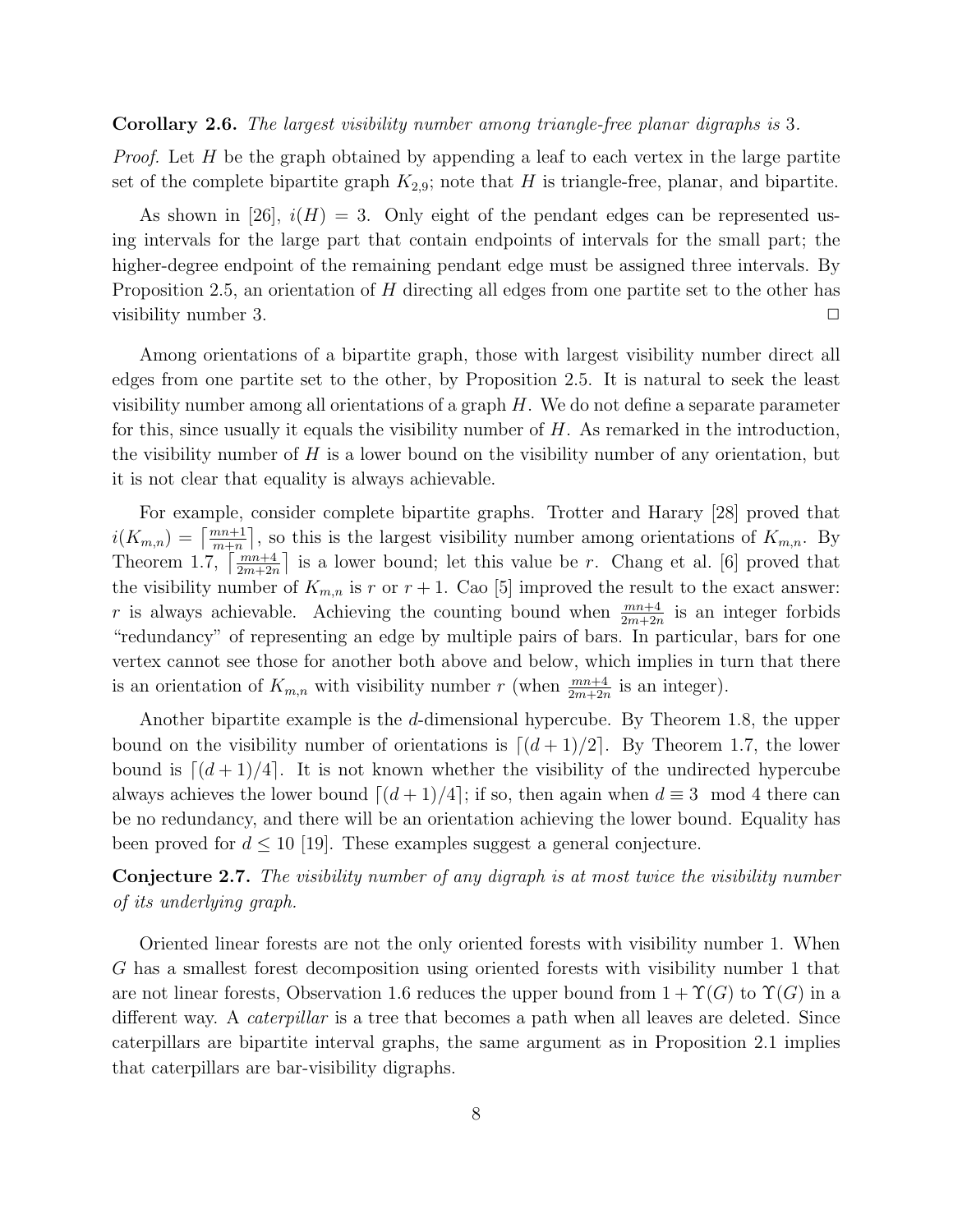Corollary 2.8. If G is an oriented graph, and  $\hat{G}$  decomposes into  $\Upsilon(\hat{G})$  caterpillars, then  $b(G) \leq \Upsilon(G)$ .

*Proof.* Proposition 2.1 and Observation 1.6.  $\Box$ 

The *caterpillar arboricity* of a graph H, written  $ca(H)$ , is the minimum number of forests of caterpillars needed to decompose H. Every outerplanar graph decomposes into two forests, but some have caterpillar arboricity 3. Kostochka and West [20] constructed such a graph H as follows: Let  $K_4^-$  be the graph with four vertices and five edges. Let H' be the union of three copies of  $K_4^-$  sharing a common vertex x that has degree 2 in each copy. Let H consist of five disjoint copies of  $H'$  plus one new vertex w adjacent to the five copies of x.

In fact, infinitely many 2-connected outerplanar graphs have caterpillar arboricity 3. If  $H_k$  is the outerplanar graph whose weak dual consists of a vertex of degree 3 whose neighbors are the roots of three complete binary trees of depth  $k-1$ , then  $ca(H_k) = 3$  for large enough k. We omit the details.

However, in Section 3 we will prove that every outerplanar digraph has visibility number at most 2. We close this section by proving the result on trees stated in the introduction.

**(Proposition 1.3).** If G is an oriented tree, then  $b(G) \leq 2$ , with equality if and only if G has a vertex that is an endpoint of three edge-disjoint inconsistent paths.

*Proof.* Every tree has caterpillar arboricity at most 2. In fact, every tree T decomposes into two forests of stars: root  $T$  at some vertex  $v$ , let one subgraph contain all edges joining vertices at distance 2l and  $2l + 1$  from v (for  $l \geq 0$ ), and let the other subgraph contain the remaining edges. By Corollary 2.8,  $b(G) \leq 2$  when G is an oriented tree.

A vertex v in an oriented tree G is *problematic* if three edge-disjoint inconsistent paths end at it. We prove that  $b(G) = 2$  if G has a problematic vertex; otherwise  $b(G) = 1$ .

Suppose first that G has a problematic vertex  $v$  and has a single-bar layout. Since the v-bar has only two endpoints, it must see the entire bar assigned to its neighbor on one of the three inconsistent paths; call that path P. Let  $x, y, z$  be the three consecutive vertices along P such that y is the first source or sink encountered along P after starting from v. While following  $P$  away from  $v$ , the bar for each successive vertex must be seen completely by the previous vertex until y is reached. Now there is no way to assign a  $z$ -bar to see the y-bar in the correct direction without also seeing the x-bar.

Now suppose that G has no problematic vertex. An inductive proof that  $b(G) = 1$  can be given using the characterization of visibility digraphs in Theorem 1.2. Instead, we give a short, self-contained proof. Given a path  $P$  in  $G$ , we say a path  $P'$  in  $G$  departs  $P$  if it is arc-disjoint from  $P$  and has one endpoint in  $P$ . We claim that  $G$  contains a path  $P$  such that all paths departing P are consistent.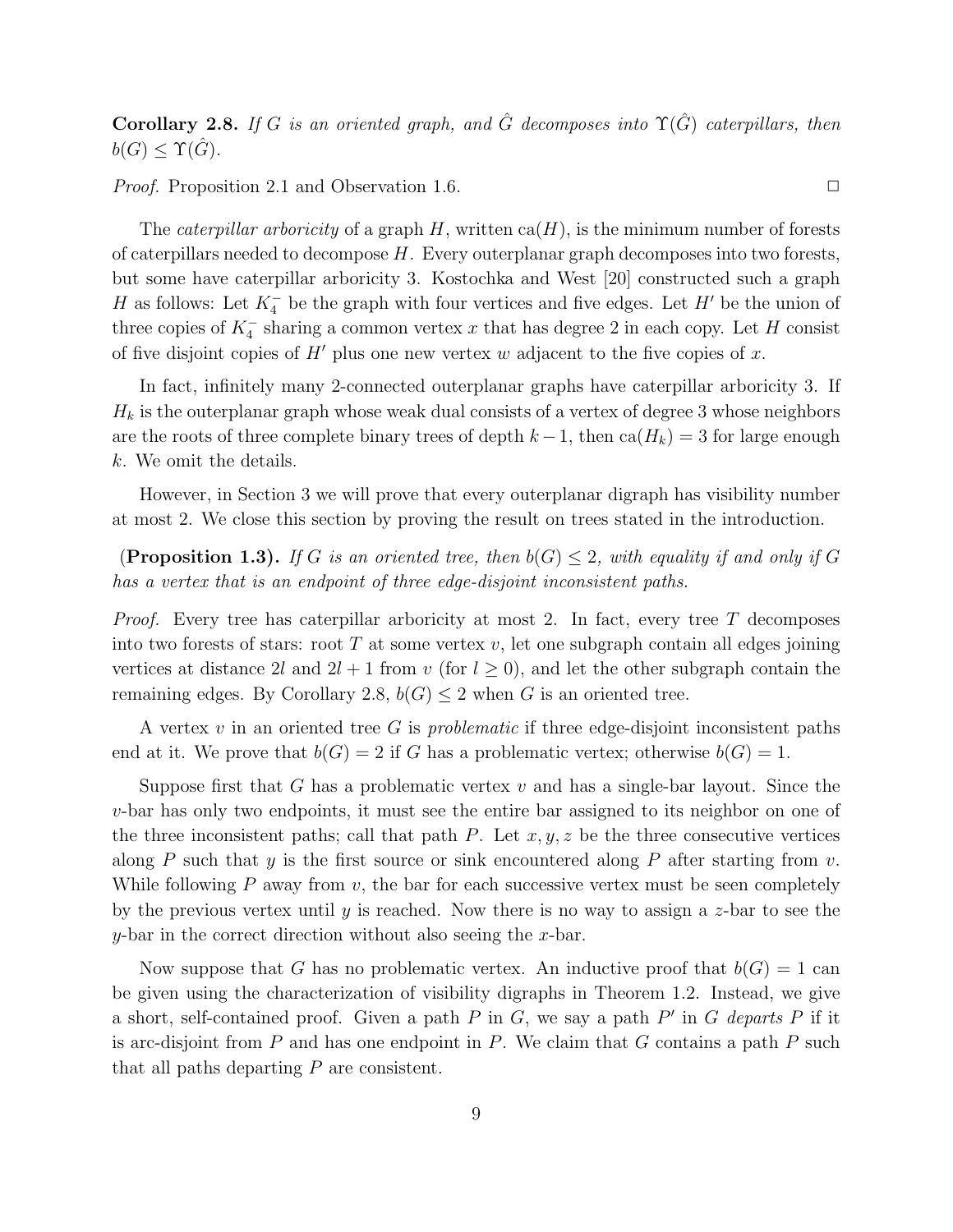Among all oriented paths in  $G$ , let  $P$  be one with the fewest inconsistent departing paths. Suppose that Q is an inconsistent path departing P at a vertex v. Let  $P_1$  and  $P_2$  be the two oriented paths whose union is  $P$  and whose intersection is the vertex  $v$ . Since  $v$  is not problematic, all inconsistent paths departing P other than Q must depart via one of  $\{P_1, P_2\}$ ; without loss of generality, all inconsistent paths departing  $P$  have endpoints in  $P_2$ . Now the path formed from  $P$  by replacing  $P_1$  with  $Q$  has fewer inconsistent departing paths, which contradicts the choice of P.

With  $P$  so chosen, create a single-bar layout for  $P$ , with each bar having a portion that sees no other bar above or below it. Each component of  $G - V(P)$ , together with the arc joining it to a vertex  $v$  of  $P$ , is a rooted tree directed outward from  $v$  or inward to  $v$ . Each has a single-bar layout that can be placed in the region above or below a portion of the  $v$ -bar seeing nothing above or below it. These additions to the layout can be placed independently to complete a single-bar layout of  $G$ .

### 3 Outerplanar digraphs

In this section we prove that outerplanar digraphs have visibility number at most 2. Outerplanar graphs have interval number at most 2, since the 3-interval representations of planar graphs produced in [26] use at most two intervals for each vertex on the unbounded face. Unfortunately, those representations do not have depth 2. Also, as remarked in Section 2, some outerplanar graphs have caterpillar arboricity 3. Hence we need a direct proof that  $b(G) \leq 2$  when G is an outerplanar digraph.

In the proof of Proposition 1.3, we used the notion of empty "corridors" above or below part of a bar. We next formalize and refine this notion. In these definitions, the endpoints of intervals and bars are not important, because lines of sight require positive width.

**Definition 3.1.** In a visibility layout, an *up-corridor* is a set of the form  $I \times (y,\infty)$  that intersects no bar, where  $I$  is an interval of positive length. Similarly, a *down-corridor* is a set of the form  $I \times (-\infty, y)$  with those properties. A segment of a bar is a connected subset of it with positive length. A segment  $I \times \{y\}$  is up-displayed if  $I \times (y, \infty)$  is an up-corridor, and it is *down-displayed* if  $I \times (-\infty, y)$  is a down-corridor. For a vertex x, let  $U_x$  denote an up-corridor above an up-displayed segment of an x-bar, and let  $D_x$  denote a down-corridor below a down-displayed segment of an  $x$ -bar, when such corridors exist.

Laying out a linear forest as in Proposition 2.2 gives each vertex both an up-corridor and a down-corridor. However, a bar subsequently inserted into an up-corridor will not be down-displayed, and vice versa. We next extend the notion of corridors to apply also to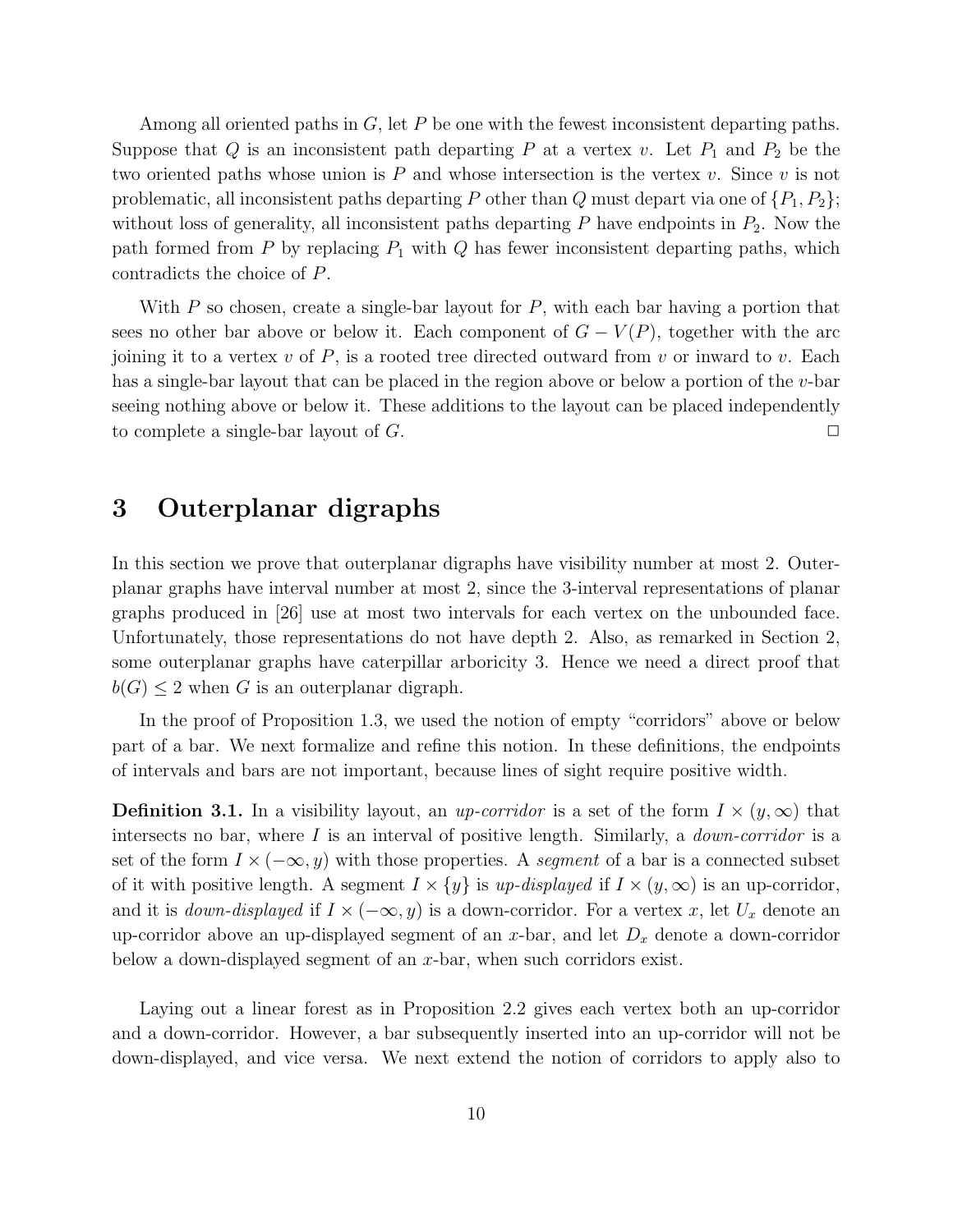edges. For an outerplanar graph, the edges of the unbounded face are external edges; the others are internal edges. In an orientation, these become external arcs and internal arcs.

**Definition 3.2.** Consider a visibility layout. For adjacent vertices x and y, an *above-corridor*  $A_{xy}$  is an up-corridor that is the union of up-corridors  $U_x$  and  $U_y$  sharing a vertical boundary;  $U_x$  is above an up-displayed segment of an x-bar, and  $U_y$  is above an up-displayed segment of a y-bar. Similarly, a *below-corridor*  $B_{xy}$  is a down-corridor that is the union of down-corridors  $D_x$  and  $D_y$  sharing a vertical boundary. See Figure 3.1.

When we number the vertices as  $v_1, \ldots, v_n$ , we use only i and j in the subscripts naming corridors, rather than  $v_i$  and  $v_j$ . Note that for an above-corridor  $A_{xy}$ , the higher of the x-bar and  $y$ -bar has an endpoint whose horizontal coordinate is that of the common vertical boundary of the up-corridors  $U_x$  and  $U_y$  whose union is  $A_{xy}$  (similarly for down-corridors).

|  |       | $U_1$ $\uparrow$ $A_{1,2}$ $\uparrow$ | $U_2$                        |  |
|--|-------|---------------------------------------|------------------------------|--|
|  |       |                                       |                              |  |
|  |       |                                       |                              |  |
|  | $D_1$ |                                       | $B_{1,2}$ $\downarrow$ $D_2$ |  |

Figure 3.1: Corridors in a layout for a graph having an arc from  $v_1$  to  $v_2$ .

**Definition 3.3.** For an interval I of positive length, the set  $I \times (-\infty, \infty)$  is an *open-corridor* if it intersects exactly one bar  $b$  in the layout, and  $b$  has exactly one endpoint with horizontal coordinate internal to I. We then say that b is *doubly-displayed*. A full-corridor  $F_x^y$  is an open-corridor for an x-bar such that x and y are the endpoints of an external arc. A fullcorridor for an x-bar can only be named for one external neighbor  $y$  of  $x$ . See Figure 3.2.



Figure 3.2: Corridors for an external arc from  $v_i$  to  $v_j$ .

(Theorem 1.5). If G is an outerplanar digraph, then  $b(G) \leq 2$ .

*Proof.* We may assume that  $\hat{G}$  is connected, since otherwise we can combine layouts for the components of G. We first prove the bound when  $\hat{G}$  is 2-connected. Later, we explain how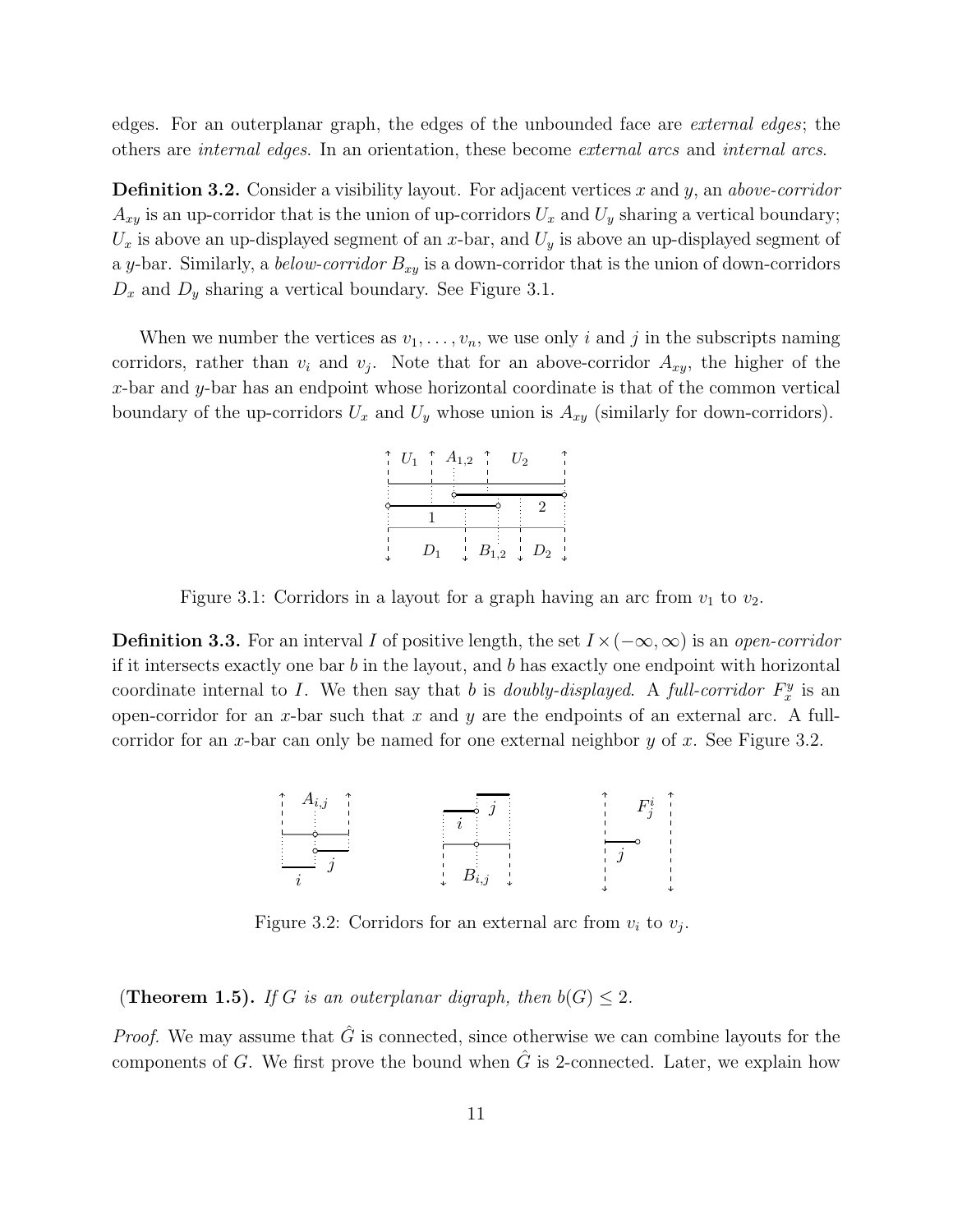to combine layouts of such digraphs when  $\hat{G}$  is not 2-connected. In each case, we prove a stronger statement about outerplanar digraphs, showing that G has a 2-fold layout in which the bars corresponding to the endpoints of external arcs satisfy additional requirements.

Given an outerplane embedding  $H$  of a 2-connected planar graph, form a special "eardecomposition"  $P_1, \ldots, P_r$  as follows. First, let  $P_1$  be any external edge. For  $k > 1$ , let  $P_k$ be a path that completes a face in H with an external edge of the subgraph  $H_k$  formed by  $P_1 \cup \cdots \cup P_{k-1}$ . With multi-edges forbidden, each  $P_k$  has length at least 2, and  $H_k$  is a 2-connected outerplanar graph. Let  $n_k = |V(H_k)|$  and label  $V(H)$  and  $\{v_1, \ldots, v_n\}$  so that  $V(P_1) = \{v_1, v_2\}$ , and for  $k > 1$  the internal vertices of  $P_k$  are  $v_{n_{k-1}+1}, \ldots, v_{n_k}$ .

Given an outerplanar digraph G, let  $\mathcal E$  be a subset of its set of external arcs. An  $\mathcal E$ -special layout of G is a double-bar layout such that the following hold:

(1) For  $v_i \in V(G)$ , there is an up-corridor  $U_i$  and a down-corridor  $D_i$ .

(2) For an arc in  $\mathcal E$  on  $\{v_i, v_j\}$  with  $i < j$ , a set  $\mathcal C_{i,j}$  is assigned consisting of two among  $\{A_{i,j}, B_{i,j}, F_j^i\}$  (corridors of two types among above-, below-, and full-).

(3) All corridors specified in (1) and (2) are disjoint.

Given the decomposition  $P_1,\ldots,P_r$  of  $\hat{G}$ , let  $G_k$  be the union of the orientations of  $P_1,\ldots,P_k$  in G. Let  $\mathcal{E}_1$  be the arc in  $G_1$ . For  $k \geq 2$ , let  $\mathcal{E}_k$  be the set of external arcs in  $G_k$ other than that in  $\mathcal{E}_1$ . We prove by induction on r that G has an  $\mathcal{E}_r$ -special layout.

| $A_{1,2}$ $\stackrel{\uparrow}{\longrightarrow}$ $\stackrel{\uparrow}{\longrightarrow}$ $\stackrel{\uparrow}{\longrightarrow}$ $U_2$ $\stackrel{\uparrow}{\longrightarrow}$<br>$U_1$ $\vdots$ | $F_{2}$                           |
|-----------------------------------------------------------------------------------------------------------------------------------------------------------------------------------------------|-----------------------------------|
| $F_2^1$                                                                                                                                                                                       | $2 + 1$                           |
| $\begin{array}{cc} \begin{array}{cc} \cdot & \cdot & \cdot & D_2 \end{array} \end{array}$                                                                                                     | $B_{1,2}$    <br>$D_1$<br>$D_{2}$ |
| a                                                                                                                                                                                             |                                   |

Figure 3.3:  $G_1$ : (a) arc  $v_1v_2$  with  $C_{1,2} = \{A_{1,2}, F_2^1\}$ , (b) arc  $v_2v_1$  with  $C_{1,2} = \{B_{1,2}, F_2^1\}$ .

For  $r = 1$ , we have the degenerate case of a single arc (not 2-connected). Depending on whether the arc is  $v_1v_2$  or  $v_2v_1$ , use one of the double-bar layouts in Figure 3.3. The requirements for an  $\mathcal{E}_1$ -special layout are satisfied.

It suffices to obtain an  $\mathcal{E}_r$ -special layout of  $G_r$ , given an  $\mathcal{E}_{r-1}$ -special layout of  $G_{r-1}$ . Let  $v_i$  and  $v_j$  with  $i < j \leq n_{r-1}$  be the endpoints of  $P_r$ . The arc with endpoints  $v_i$  and  $v_j$  belongs to  $\mathcal{E}_{r-1}$ , and  $\{v_i, v_j\} = \{v_1, v_2\}$  if and only if  $r = 2$ .

If  $n_r - n_{r-1} = 1$ , then the added vertex  $v_k$  (where  $k = n_r$ ) creates a triangle with  $v_i$ and  $v_j$ . There are twelve cases, depending on which are the two types of corridors in  $\mathcal{C}_{i,j}$ and how the two new arcs (on  $\{v_i, v_k\}$  and  $\{v_j, v_k\}$ ) are oriented. Layouts for the two added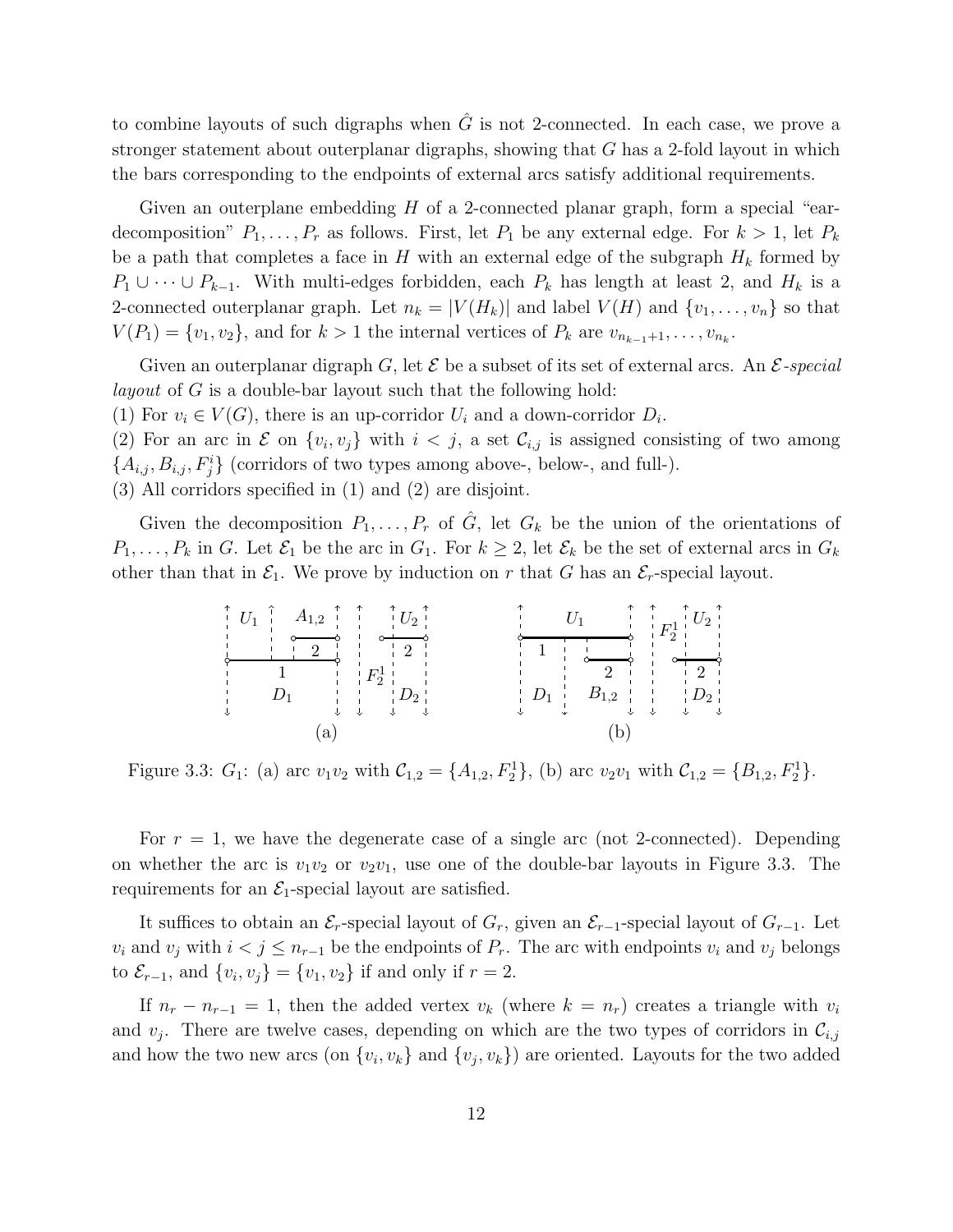v<sup>i</sup> v<sup>j</sup> i j <sup>A</sup>i,j <sup>i</sup> <sup>j</sup> Bi,j i Ui i D<sup>i</sup> j U<sup>j</sup> j D<sup>j</sup> v<sup>i</sup> v<sup>j</sup> vk i j k Ai,k U<sup>k</sup> Aj,k i j k Bi,k D<sup>k</sup> Bj,k v<sup>i</sup> v<sup>j</sup> vk i j k Ai,k Aj,k k F i <sup>k</sup> F j k U<sup>k</sup> D<sup>k</sup> v<sup>i</sup> v<sup>j</sup> vk i j k Ai,k U<sup>k</sup> Aj,k i j k Bi,k D<sup>k</sup> Bj,k v<sup>i</sup> v<sup>j</sup> vk i j k Bi,k Bj,k k F i <sup>k</sup> F j k U<sup>k</sup> D<sup>k</sup>

Figure 3.4: The case  $\mathcal{C}_{i,j} = \{A_{i,j}, B_{i,j}\}.$ 

 $v_k$ -bars are shown in Figure 3.4 for  $\mathcal{C}_{i,j} = \{A_{i,j}, B_{i,j}\}$ , in Figure 3.5 for  $\mathcal{C}_{i,j} = \{A_{i,j}, F_j^i\}$ , and in Figure 3.6 for  $\mathcal{C}_{i,j} = \{B_{i,j}, F_j^i\}.$ 

Each figure lists the available corridors at the top before adding bars for  $v_k$ . Below that, the four cases for orienting the arcs on  $\{v_i, v_k\}$  and  $\{v_j, v_k\}$  appear, together with the updates

v<sup>i</sup> v<sup>j</sup> i j Ai,j j F i j i Ui i D<sup>i</sup> j U<sup>j</sup> j D<sup>j</sup> v<sup>i</sup> v<sup>j</sup> vk j k F i k Aj,k Bj,k U<sup>k</sup> i k D<sup>i</sup> Bi,k D<sup>k</sup> v<sup>i</sup> v<sup>j</sup> vk i j k Ai,k U<sup>k</sup> Aj,k j k F i k Bj,k D<sup>k</sup> v<sup>i</sup> v<sup>j</sup> vk i j k Ai,k U<sup>k</sup> Aj,k j k F i k Bj,k D<sup>k</sup> v<sup>i</sup> v<sup>j</sup> vk j k F i k Bj,k Aj,k D<sup>k</sup> U<sup>k</sup> i D<sup>i</sup> k Bi,k

Figure 3.5: The case  $\mathcal{C}_{i,j} = \{A_{i,j}, F_j^i\}.$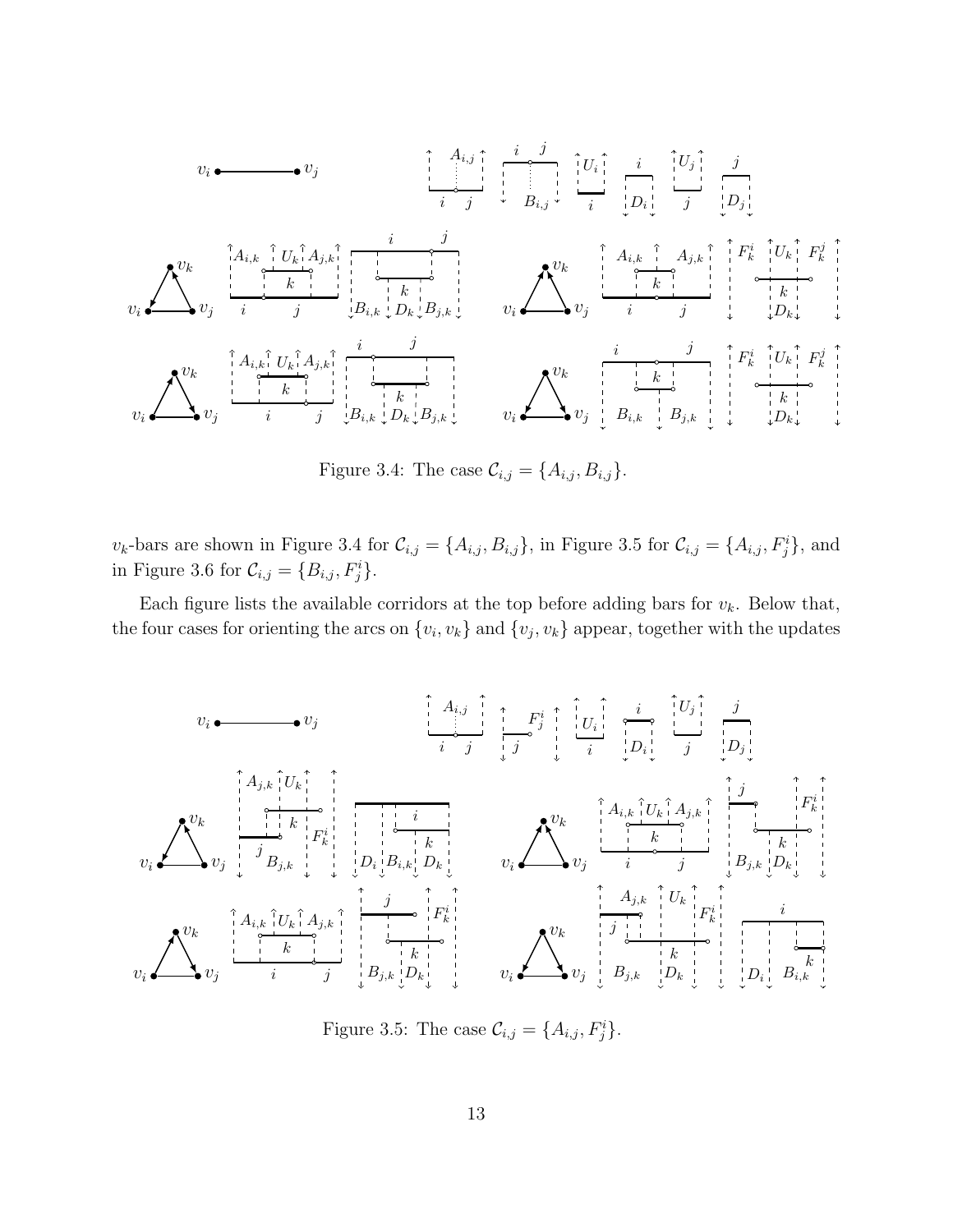

Figure 3.6: The case  $\mathcal{C}_{i,j} = \{B_{i,j}, F_j^i\}.$ 

to the corridors. Only the altered corridors are shown. The requirement for  $\mathcal{C}_{i,j}$  is dropped, because the arc on  $\{v_i, v_j\}$  is no longer external, the up- and down-corridors for  $v_i$  and  $v_j$ are preserved, the up- and down-corridors for  $v_k$  are introduced, and the requirements for  $\mathcal{C}_{i,k}$  and  $\mathcal{C}_{j,k}$  are introduced. Thus in each case the resulting layout is  $\mathcal{E}_r$ -special. We often stretch the layout horizontally when building onto an existing full-corridor  $F_j^i$ .

Note that corridor  $F_j^i$  exclusively claims an end of an existing j-bar, which can only be used (and hence lost) when creating a new face using the arc on  $\{i, j\}$ . This systematic reservation of full-corridors is essential to the success of the layout. It also explains why the arc on  $\{v_1, v_2\}$  is excluded from  $\mathcal{E}_r$  for  $r > 1$ ; although the arc remains external, there is no need and no ability to preserve the full-corridor  $F_2^1$  when  $v_3$  is added.

If  $n_r - n_{r-1} > 1$ , then create a single-bar layout for the oriented path  $v_{n_{r-1}+1}, \ldots, v_{n_r}$ (as in the proof of Proposition 2.1), independent from the layout of  $G_{r-1}$ . This layout introduces corridors  $U_i$  and  $D_i$  for  $n_{r-1} + 1 \leq i \leq n_r$ , as well as  $A_{i,i+1}$  and  $B_{i,i+1}$  for  $n_{r-1} + 1 \leq i \leq n_r - 1$ . It remains to represent the arcs on  $\{v_i, v_{n_{r-1}+1}\}\$  and  $\{v_j, v_{n_r}\}\$  and give them visibility corridors.

This case is easier than  $n_r - n_{r-1} = 1$  because now  $v_{n_{r-1}+1}$  and  $v_{n_r}$  are distinct vertices. Let  $k = n_{r-1}+1$ , and consider the arc on  $\{v_i, v_k\}$ . We created only one  $v_k$ -bar in representing the path and have another available. Depending on the orientation of  $\{v_i, v_k\}$ , place a  $v_k$ -bar in  $U_i$  or  $D_i$  to create  $A_{i,k}$  or  $B_{i,k}$  and to maintain (a shrunken)  $U_i$  or  $D_i$ . Finally, use the end of the  $v_k$ -bar in the path layout to create  $F_k^i$ . After handling both  $\{v_i, v_{n_{r-1}+1}\}$  and  $\{v_j, v_{n_r}\}$ in this manner, we have an  $\mathcal{E}_r$ -special layout. This completes the induction.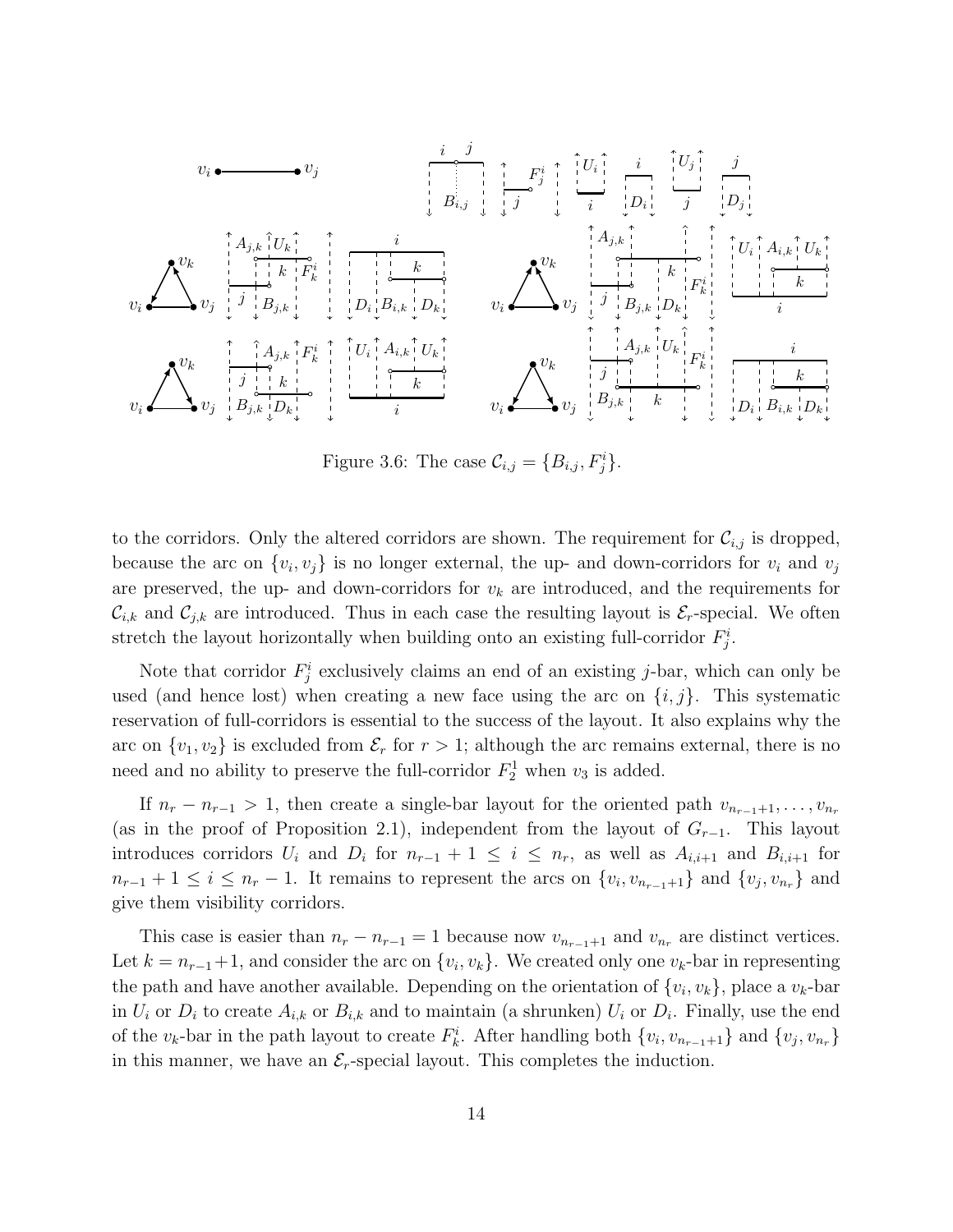Now let G be an arbitrary connected outerplanar digraph. Let  $G_1, \ldots, G_\ell$  be the orientations of the blocks of  $\hat{G}$  that are subgraphs of  $G$ , ordered so that  $\bigcup_{j=1}^{i} \hat{G}_j$  is connected for  $1 \leq i \leq \ell$ . Again we prove a stronger statement about the layout by induction on  $\ell$ . Say that a double-bar layout of an outerplanar digraph G is vertex-special if for every  $v_i \in V(G)$ , there is an up-corridor  $U_i$  and a down-corridor  $D_i$ , and all specified corridors are disjoint.

We create a vertex-special layout for G. An  $\mathcal{E}\text{-special layout of a 2-connected outerplanar}$ graph is vertex-special, so the layout exists when  $\ell = 1$ . For  $\ell > 1$ , let  $G' = \bigcup_{j=1}^{\ell-1} G_j$ , and obtain a vertex-special layout for  $G'$  from the induction hypothesis. Let  $v_1$  be the vertex shared by G' and  $G_{\ell}$ . Choose  $v_2 \in V(G_{\ell})$  so that the arc on  $\{v_1, v_2\}$  is external in  $G_{\ell}$ . Add  $v_2$ -bars as in Figure 3.3 to represent this arc, placing a  $v_2$ -bar inside the existing corridor  $U_1$  or  $D_1$  for  $v_1$  to create  $A_{1,2}$  or  $B_{1,2}$ . Claim a full-corridor  $F_2^1$  around one endpoint of the other  $v_2$ -bar. Lay out the rest of  $G_{\ell}$  using the procedure described above for a 2-connected outerplanar digraph. The resulting layout of  $G$  is vertex-special.  $\Box$ 

Note that in the final induction, we do not have the choice of which vertex is  $v_1$ . This explains why we need both alternatives in Figure 3.3. Figure 3.7 shows a maximal outerplanar digraph and the double-bar layout resulting from the proof.



Figure 3.7: A maximal outerplanar digraph and its double-bar layout.

### 4 General oriented graphs

In this section, we prove Theorem 1.9. Our layouts use Steiner systems (cf. [3]). A Steiner system  $S(2, k, m)$  is a family of k-subsets of an m-set S, called blocks or k-blocks, such that any two elements appear together in exactly one block. Such a family has exactly  $\binom{m}{2}/\binom{k}{2}$  $\binom{k}{2}$ blocks, and each element appears in exactly  $(m-1)/(k-1)$  blocks. Thus existence requires the following divisibility conditions:

$$
m-1 \equiv 0 \pmod{(k-1)},
$$
  
\n
$$
m(m-1) \equiv 0 \pmod{k(k-1)}.
$$
\n(1)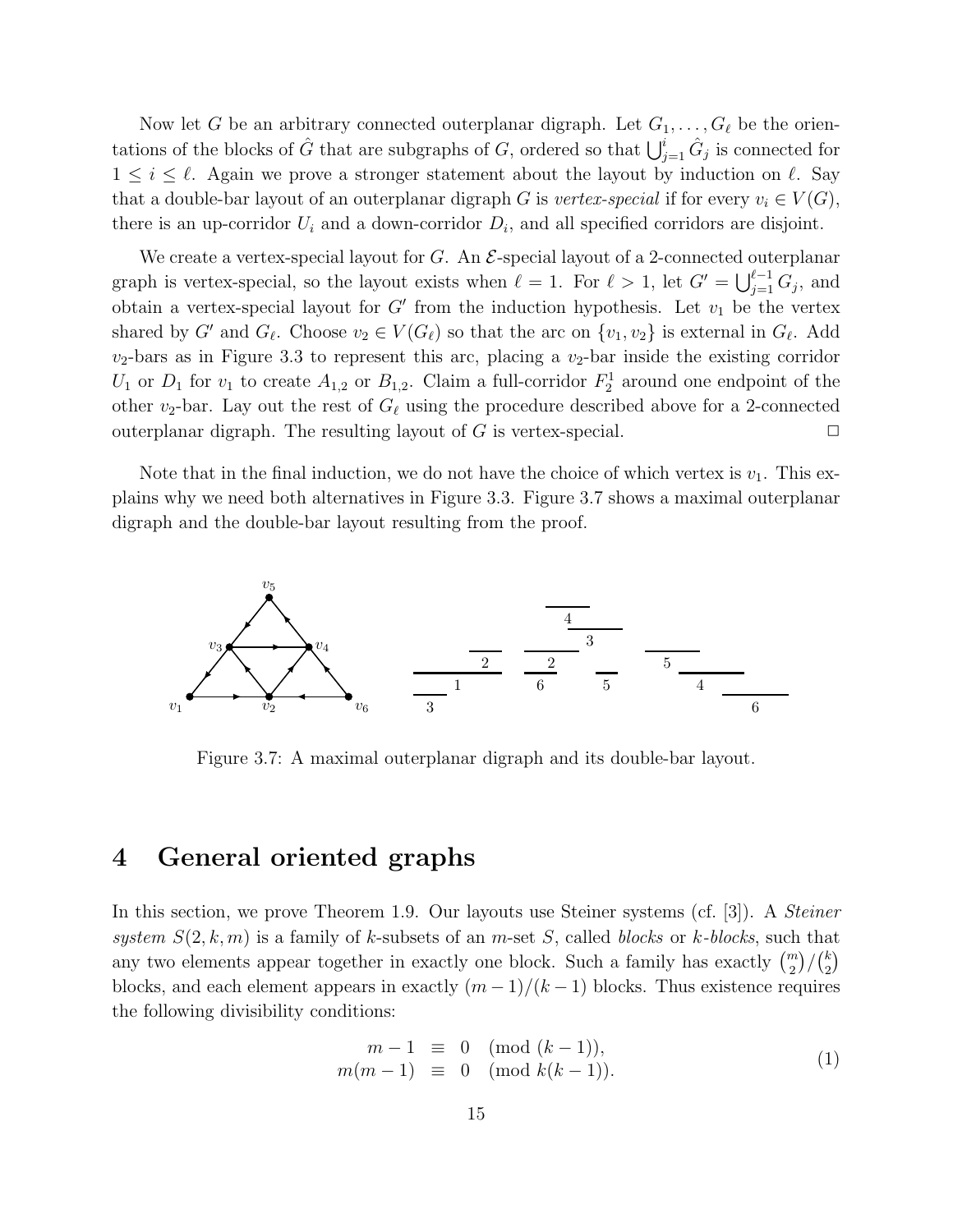Determining when these conditions are sufficient is a central problem in the study of Steiner systems. Our arguments use the existence of  $S(2, 4, m)$  and  $S(2, 15, m)$ . Hanani [11] proved that the divisibility conditions are sufficient when  $k = 4$ .

**Theorem 4.1** (Hanani [11]). When  $k = 4$ , the necessary conditions of (1) are sufficient for the existence of  $S(2,k,m)$ . In particular, a Steiner system  $S(2,4,m)$  exists when  $m = 12s+1$ for  $s \ge 1$  and when  $m = 12s + 4$  for  $s \ge 0$ .

For a survey of results on  $S(2, 4, m)$  Steiner systems, see [25]. For general k, Wilson [30] resolved the question when m is sufficiently large in terms of  $k$ .

**Theorem 4.2** (Wilson [30]). Let k be a fixed integer. When m is sufficiently large, the necessary conditions of (1) suffice for the existence of  $S(2,k,m)$ . In particular, there exists  $c_k$  such that for  $m \geq c_k$ , a Steiner system  $S(2, k, m)$  exists when  $m = sk(k-1)+1$  and when  $m = sk(k - 1) + k.$ 

We begin with visibility layouts for all oriented graphs having at most four vertices (up to isomorphism). These are building blocks for the proof of Theorem 1.9. A bar has *left* reach (right reach) if its left (right) endpoint is leftmost (rightmost) in the layout. A vertex v has full reach if some v-bar has left reach and some v-bar has right reach (possibly the same bar). Each layout in Figures 4.1–4.6 is a single-bar layout or is a double-bar layout with one vertex v having two bars. In the latter case, v has full reach. In our figures, left or right reach of a bar is shown by an arrowhead at the appropriate endpoint, and visibility between bars is indicated by vertical gray segments.

Trivially, oriented graphs with at most two vertices have a single-bar layouts, as do 3-vertex oriented graphs with fewer than three edges. As shown in Figure 4.1, a transitive 3 tournament has a single-bar layout, but a non-transitive 3-tournament (a consistent 3-cycle) requires a double-bar layout. In each layout, we give full reach to a  $v_1$ -bar.



Figure 4.1: Layouts of 3-tournaments.

Next, let G be an oriented graph with four vertices. If  $|E(G)| < 3$ , then G has a singlebar layout. If  $|E(G)| = 3$ , then either G is a tree with  $b(G) = 1$  by Proposition 1.3, or G consists of an isolated vertex and a tournament on 3 vertices, which can be laid out using Figure 4.1 and an isolated bar for the isolated vertex.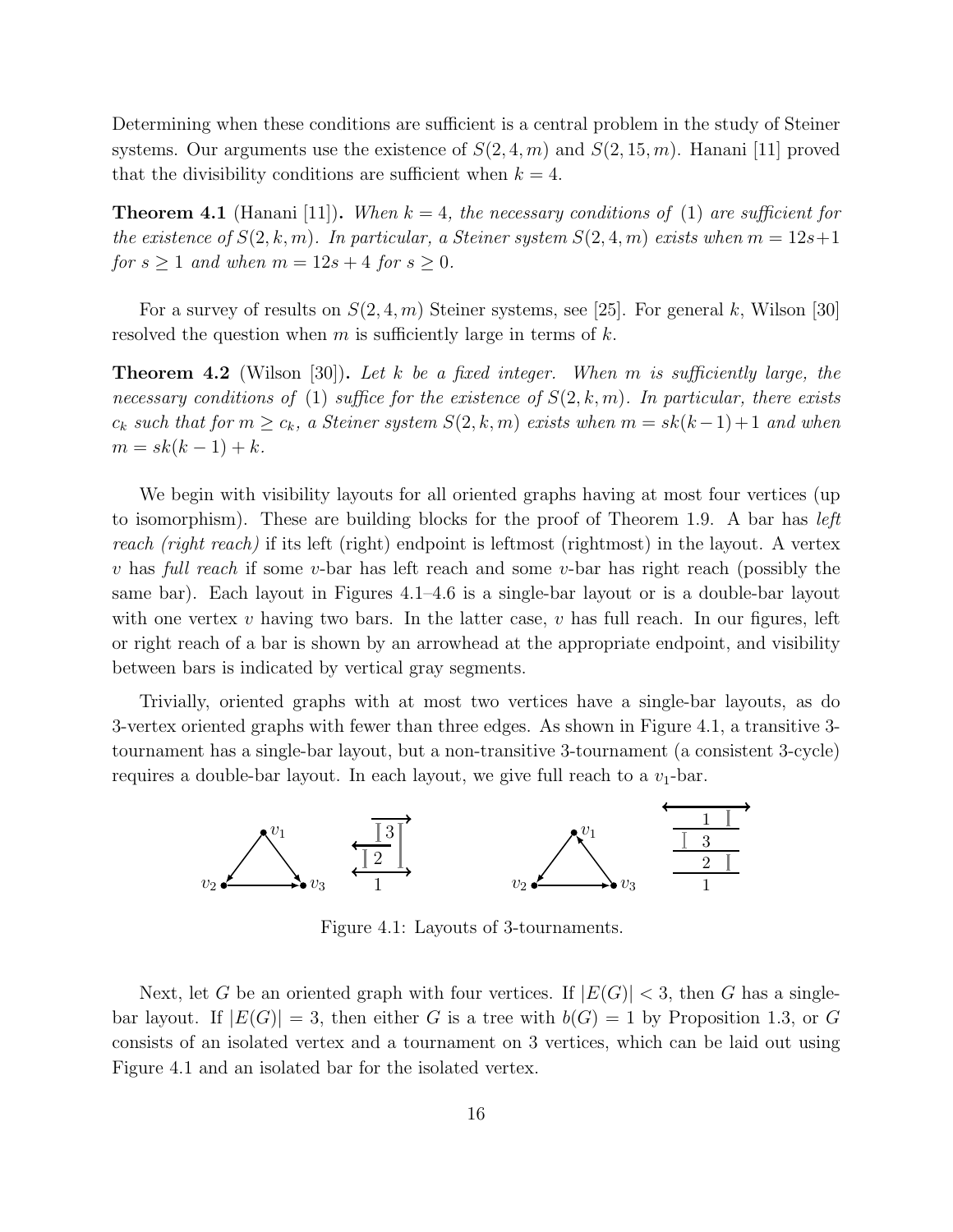

Figure 4.2: Layouts of orientations of a 3-cycle with a pendant edge.

If  $|E(G)| = 4$ , then  $\hat{G}$  is a 4-cycle or a 3-cycle plus a pendant edge. Figures 4.2 and 4.3 show all possible orientations (up to isomorphism) and corresponding visibility layouts. Figure 4.4 shows layouts of all possible orientations when  $|E(G)| = 5$ .



Figure 4.3: Layouts of oriented 4-cycles.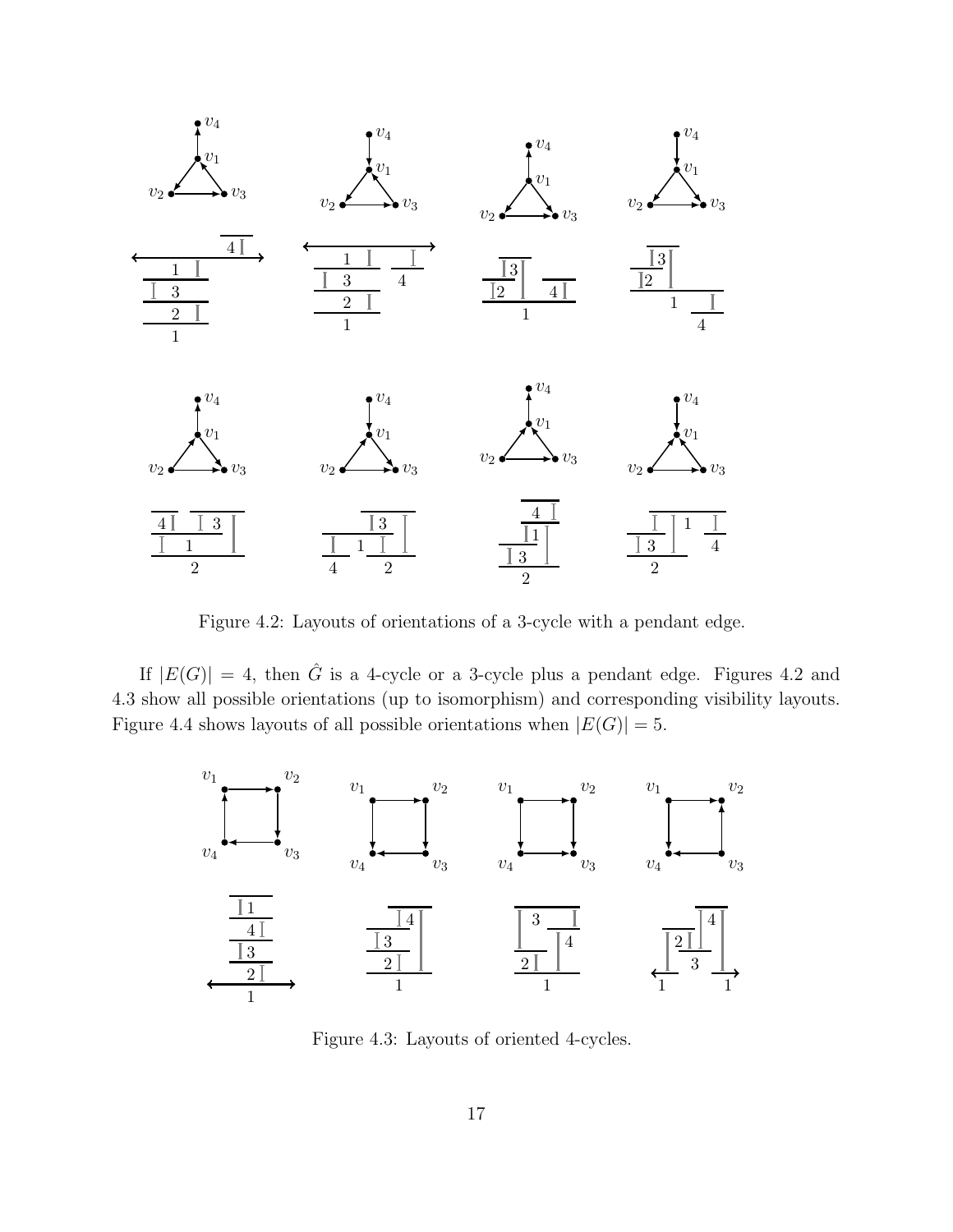

Figure 4.4: Layouts of digraphs with four vertices and five edges.

Finally, we consider 4-tournaments. A transitive 4-tournament has a single-bar layout. When the vertices are labeled so that  $v_i v_j \in E(G)$  for  $1 \leq i < j \leq 4$ , we can give  $v_1$  and  $v_4$  full reach. Moreover, we can choose exactly one of  $\{v_2,v_3\}$  to have left reach or right reach (but not both); see Figure 4.5. For all other 4-tournaments, we give a double-bar layout where the one vertex with two bars has full reach. Every non-transitive 4-tournament contains



Figure 4.5: Single-bar layouts of a transitive 4-tournament.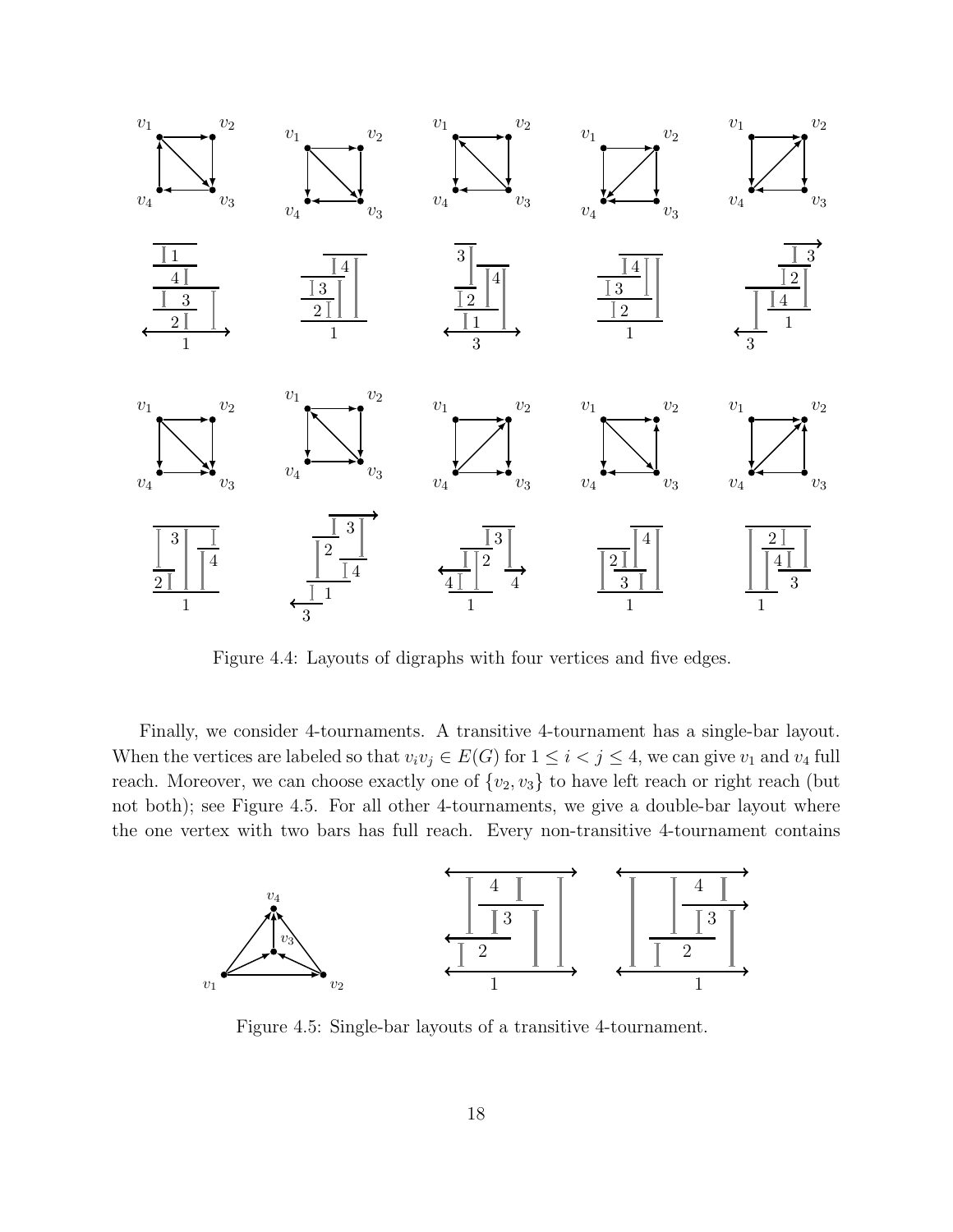

Figure 4.6: Visibility layouts for non-transitive 4-tournaments.

a transitive triple. Letting  $\{v_1,v_2,v_3\}$  form such a triple (in order), there are four ways to orient the arcs incident with  $v_4$  without creating a transitive 4-tournament. Figure 4.6 shows visibility layouts in which the one vertex with two bars has full reach.

(**Theorem 1.9).** If G is a digraph with n vertices, then  $b(G) \leq (n+10)/3$ .

*Proof.* Let  $V(G) = \{v_i : i \in [n]\}$ . We use a Steiner system  $S(2, 4, m)$ . Theorem 4.1 guarantees the existence of  $S(2, 4, m)$  for some m with  $n \le m \le n+8$ . Add isolated vertices  $\{v_{n+1},\ldots,v_m\}$  to extend G to a larger oriented graph G'. Create a Steiner system  $S(2,4,m)$ on  $V(G')$ ; every vertex appears in  $(m-1)/3$  blocks. Create a new set system S' by deleting all instances of the extra  $m - n$  vertices and deleting every resulting block of size 1.

We now lay out  $G$ . For each block in  $S'$ , lay out the corresponding induced subgraph using one of the layouts described in Figures 4.1–4.6. Blocks having single-bar layouts are left as components of the layout. Combine the blocks having two bars for a particular vertex  $v$  into a single component of the layout as follows. In each such block,  $v$  has full reach. Lay out one such block as the leftmost. Iteratively, adjust the vertical position of the next such block so that its v-bar with left reach has the same vertices coordinate as the v-bar with right reach in the current block. Extend these two bars to combine.

Having combined these blocks into one component of the layout, we now have one vbar for each block containing v, plus one extra v-bar in the first block used in the large component for v. Since  $m \leq n+8$  and each vertex appears in at most  $(m-1)/3$  blocks, each vertex is assigned at most  $(n+10)/3$  bars.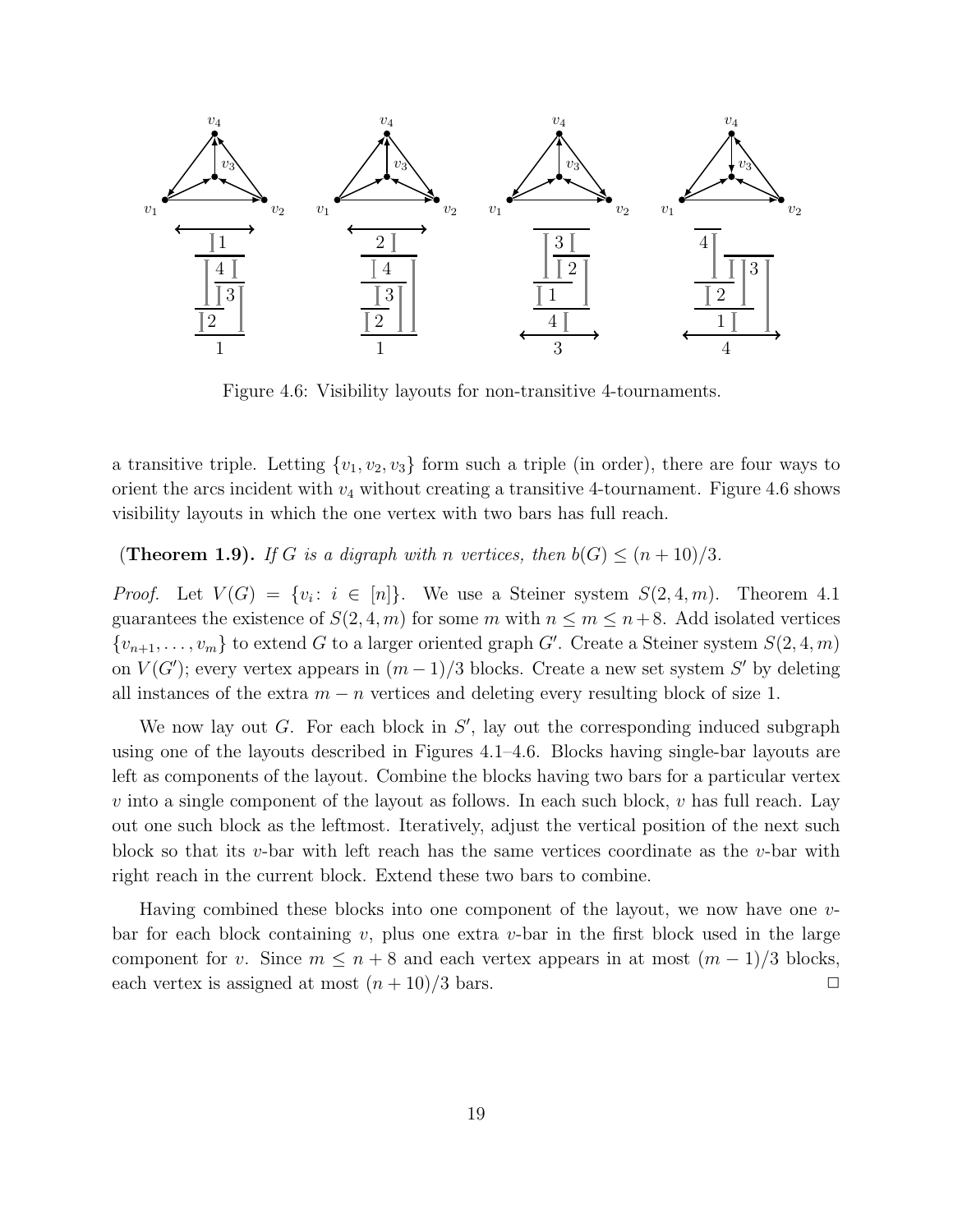#### 5 Transitive tournaments

Up to isomorphism, there is only one transitive tournament on n vertices, call it  $T_n$ . We label the vertices so that the arcs are  $\{v_i v_j : i < j\}$ . In layouts of  $T_n$ , we may assume that all  $v_k$ -bars have vertical coordinate  $k$ .

We begin by giving visibility layouts for  $T_n$  with  $n \leq 15$ . The layout of  $T_n$  will be used to prove the upper bound in Theorem 1.10(b) for large transitive tournaments. The layouts in Section 4 show that if  $n \leq 4$ , then  $b(T_n) = 1$ . Since  $K_5$  is not planar,  $b(T_5) \geq 2$ . Figure 5.1 gives a 2-fold layout of  $T_{10}$ , which proves  $T_n = 2$  for  $5 \le n \le 10$ . Here we are using the key fact that removing bars from a layout of a transitive tournament cannot introduce any unwanted visibilities. Figure 5.2 gives a 3-fold layout of  $T_{15}$ ; thus  $b(T_n) \leq 3$  for  $11 \leq n \leq 15$ . Equality holds at least for  $13 \le n \le 15$  because the visibility number of  $K_n$  is  $\lceil n/6 \rceil$  [6].



Figure 5.1: A 2-fold layout of the transitive 10-tournament.

Several open questions remain in this area. We conjecture that  $b(T_{11}) = 3$ , yielding  $b(T_n) = 3$  for  $11 \le n \le 15$ . We ask whether  $b(T_{16}) \le 3$  and whether  $b(T_{20}) \le 4$ . In general, is there a k-fold layout of the transitive  $5k$ -tournament for some k larger than 3? If this holds for all k, then the upper bound improves to  $b(T_n) \leq \lceil n/5 \rceil$ . If it holds for some k, then using  $S(2, 5k, m)$  with m a bit larger than n yields  $b(T_n) \leq \frac{k}{5k^2}$  $\frac{k}{5k-1}n + c$ , where c is a constant.

Theorem 1.9 yields  $b(G) \leq (n+1)/3$  for every *n*-vertex digraph G. For  $T_n$ , we reduce the leading coefficient. Again we use 4-vertex blocks, but we need to use fewer bars for each vertex  $v$  than the number of blocks containing it. The key is that any two blocks containing  $v$  can be combined into a single component of the layout using just one block for  $v$ .

(Theorem 1.10(a)).  $b(T_n) \leq 7n/24 + 2\sqrt{n \log n}$ .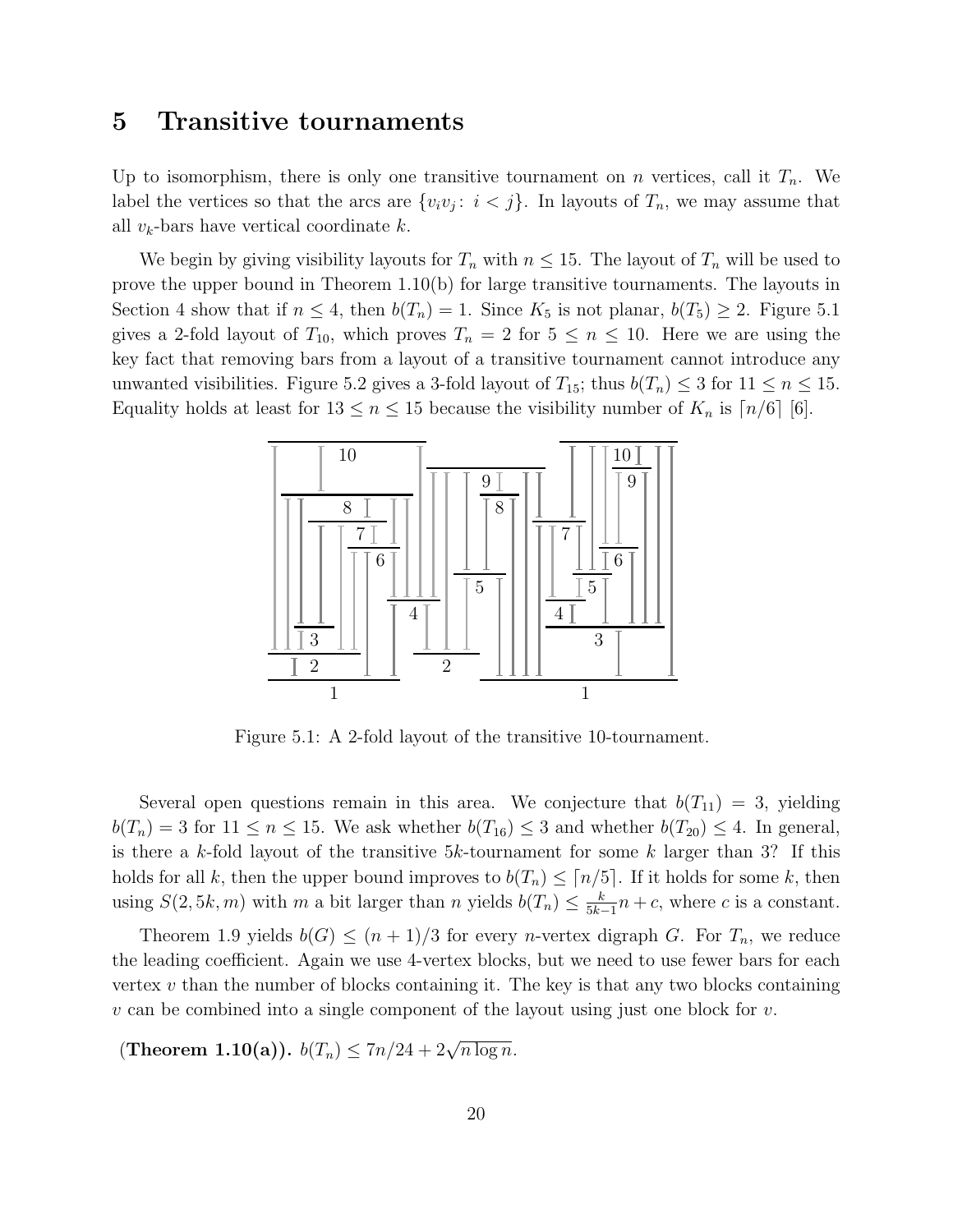

Figure 5.2: A 3-fold layout of a transitive 15-tournament

*Proof.* From the layouts in Figures 5.1 and 5.2, we may assume  $n \ge 16$ . As in Theorem 1.9, we use the Steiner system  $S(2, 4, m)$  with  $n \leq m \leq n+8$  having added vertices  $v_{n+1}, \ldots, v_m$ (all arcs oriented toward the higher-indexed endpoint). Since  $b(T_4) = 1$ , independently laying out the subtournaments induced by the blocks yields a layout with  $(m-1)/3$  bars per vertex.

We use a probabilistic construction to combine components in this layout. As shown in Figure 4.5,  $T_4$  has single-bar layouts such that any desired vertex is given left reach or right reach. By adjusting vertical coordinates, layouts of the subtournaments on two 4-element sets with a common vertex  $v$  can be combined to lay out the union using only one bar for  $v$ . Call this combined layout a v-barbell.

The number of v-bars is now  $(m-1)/3$  minus the number of v-barbells. Hence we want to group the blocks into pairs to create many v-barbells for each vertex v. We do this probabilistically. Our main tool will be Hoeffding's Inequality [13] applied to the binomial distribution. For a random variable X distributed as  $Bin(n, p)$ , Hoeffding's Inequality states that  $Pr[X \le k] \le \exp(-2(np - k)^2/n)$ .

From each block in the Steiner system, choose an element uniformly at random as a candidate to make a barbell. For each *i*, let  $X_i$  be the number of blocks that choose  $v_i$ . Clearly,  $X_i$  is distributed as  $\text{Bin}(r, 1/4)$ , where  $r = (m-1)/3$ , with  $E[X_i] = r/4$ . Let  $A_i$  denote the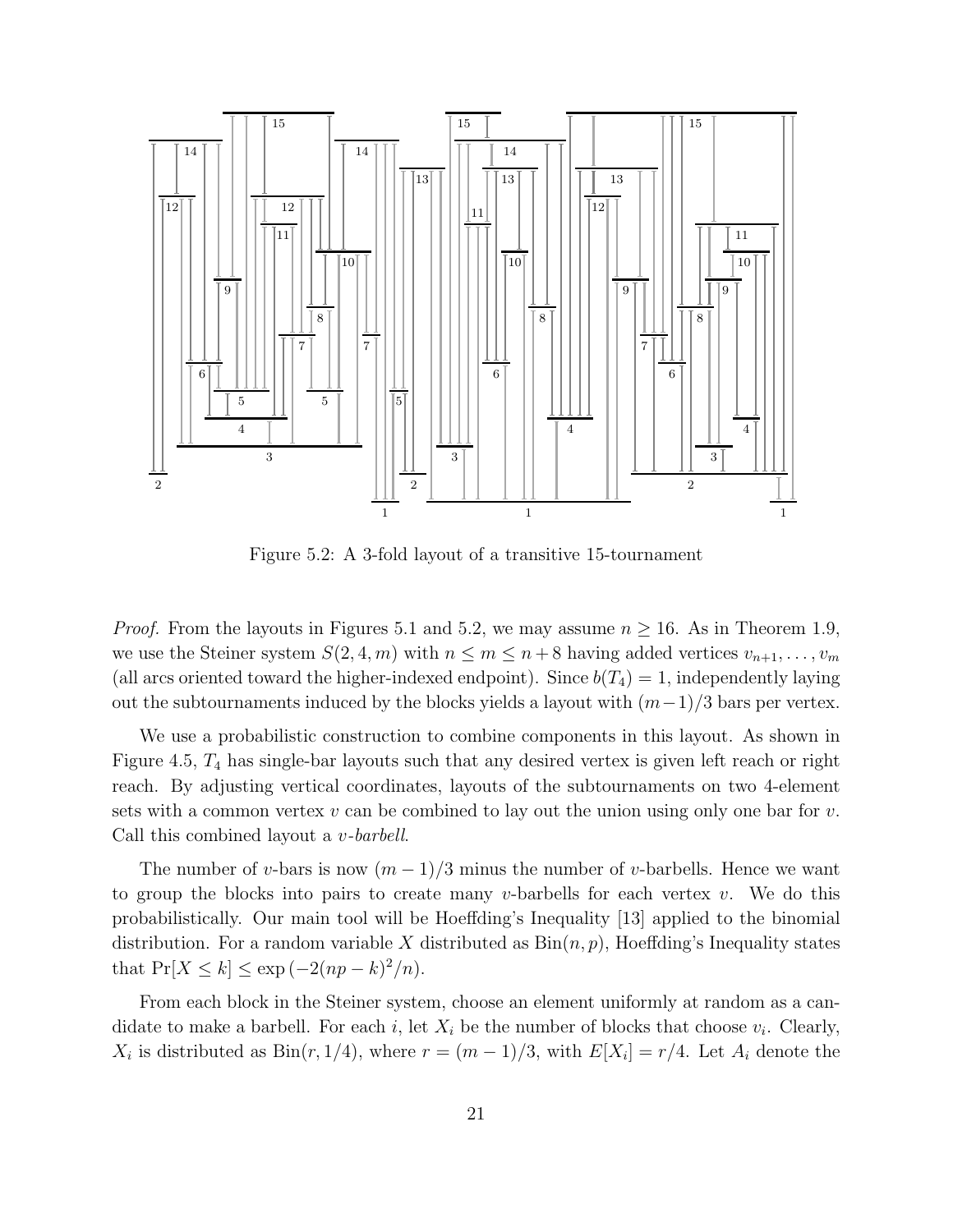event  $X_i \leq \frac{r}{4}$  –  $\sqrt{r \log r}$ . By Hoeffding's Inequality,  $Pr[A_i] \leq \exp\left(-2\left(\sqrt{r \log r}\right)^2/r\right) = 1/r^2$ . When  $m \geq 11$ ,

$$
\Pr\left[\bigvee_{i=1}^{m} A_i\right] \le \sum_{i=1}^{m} \Pr[A_i] \le \frac{m}{r^2} = \frac{9m}{(m-1)^2} < 1
$$

Thus some outcome of the experiment chooses each vertex at least  $r/4 - \sqrt{r \log r}$  times.

By combining blocks in pairs, we save at least  $\frac{1}{2}(r/4 - \sqrt{r \log r})$  bars for each vertex. As noted earlier, the bars for  $v_{n+1}, \ldots, v_m$  can then be deleted. Thus

$$
b(T_n) \le r - \left(\frac{r}{8} - \frac{\sqrt{r \log r}}{2}\right) \le \frac{7(n+7)}{24} + \frac{1}{2} \sqrt{\frac{n+7}{3} \log\left(\frac{n+7}{3}\right)} \le \frac{7}{24}n + 2\sqrt{n \log n} \quad \Box
$$

When  $n$  is sufficiently large, the upper bound can be improved further.

(Theorem 1.10(b)). If n is sufficiently large, then  $b(T_n) < 3n/14 + 42$ .

*Proof.* By Theorem 4.2, a Steiner system  $S(2, 15, n)$  exists when  $n = 210s+1$  or  $n = 210s+15$ , where s is larger than some constant  $n_0$ . Therefore, for sufficiently large n there is a Steiner system  $S(2, 15, m)$  with  $n \leq m \leq n + 195$ . Each vertex appears in  $(m-1)/14$  blocks, and in the layout of each one according to Figure 5.2 it gets three bars. Thus

$$
b(T_n) \le b(T_m) \le \frac{3}{14}(m-1) \le \frac{3}{14}(n+194) < \frac{3}{14}n+42 \qquad \qquad \Box
$$

As noted earlier, the argument generalizes. If there is a k-fold layout of a transitive  $\ell$ -tournament, then  $b(T_n)$  ≤  $kn/(\ell-1) + O(1)$ . The planarity restriction requires  $\ell$  ≤ 6k + 1, but we do not know the best bound that can be obtained by this method.

#### 6 Open Questions

We have developed bounds on visibility number of oriented graphs in terms of decomposition parameters (arboricity) and interval number. We presented upper bounds for planar graphs, outerplanar graphs, bipartite graphs, and tournaments. We conclude by collecting the open problems posed along the way. sections for convenient reference.

1. Conjecture: If G is an orientation of an undirected graph H then  $b(G) \leq 2b(H) + O(1)$ .

- 2. Is there a planar digraph G with  $b(G) = 4$ ?
- 3. Is there an orientation G of the d-dimensional hypercube with  $b(G) = \lfloor (d+1)/4 \rfloor$ ?

4. Over all digraphs G, what is the smallest  $\alpha$  such that always  $b(G) \leq \alpha n + c$  for some constant c, where  $n = |V(G)|$ ?

- 5. What is the best  $\alpha$  in Question 4 when G is restricted to be a tournament?
- 6. What is  $\lim_{n\to\infty} b(T_n)/n$ , where  $T_n$  is the transitive *n*-tournament? (It is at least 1/6.)
- 7. Conjecture:  $b(T_{11}) = 3$ . Also, is it true that  $b(T_{16}) \geq 4$ ?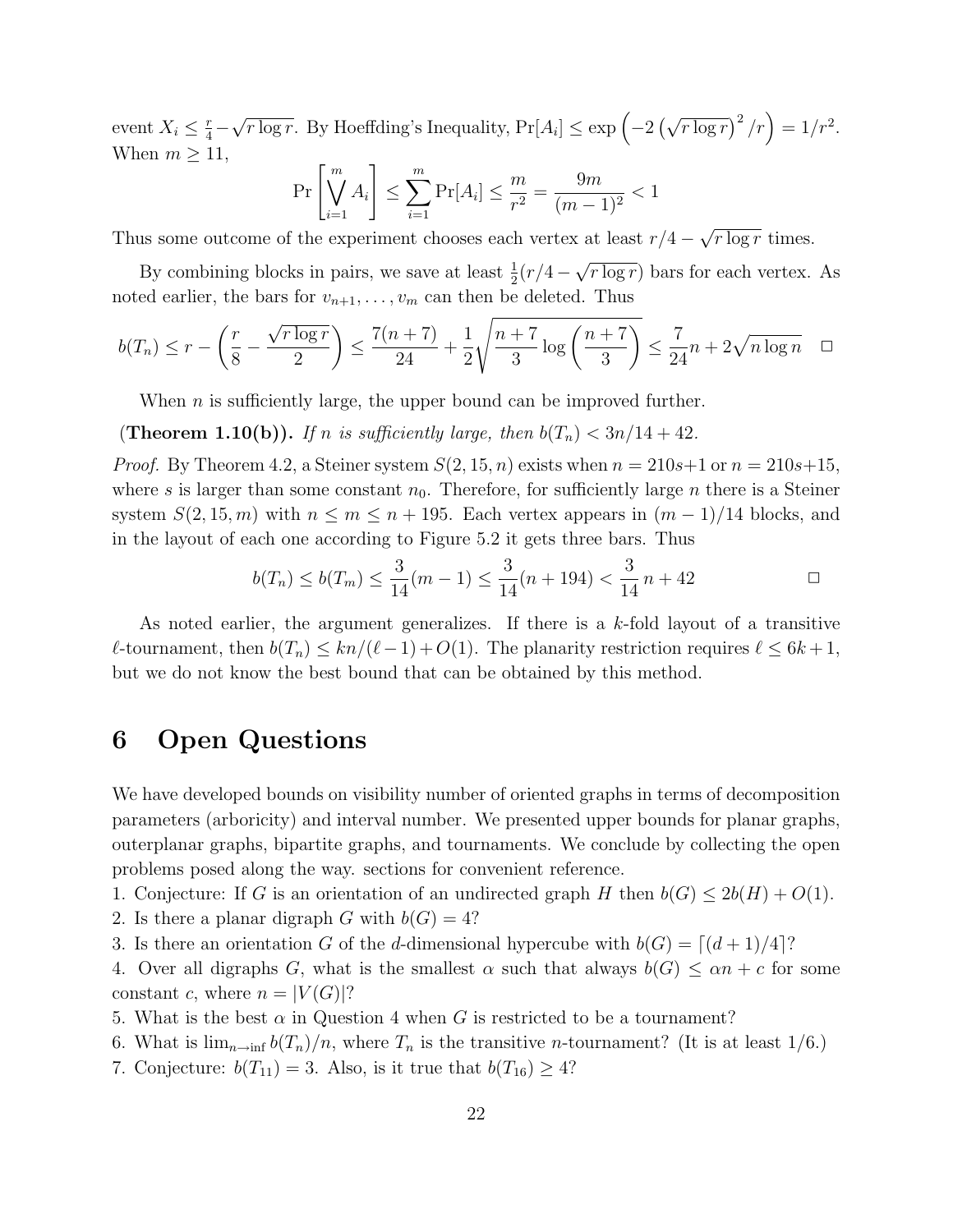## References

- [1] J. Balogh, M. Kochol, A. Pluhar, and X. Yu. Covering planar graphs with forests. J. Combin. Theory, Ser. B, 94:147–158, 2005.
- [2] G. Di Battista and R. Tamassia. Algorithms for plane representations of acyclic digraphs. Theoretical Computer Science, 61:175–198, 1988.
- [3] T. Beth, D. Jungnickel, and H. Lenz. Design Theory. Cambridge Univ. Press, 2nd edition, 1999.
- [4] P. Bose, A. M. Dean, J. P. Hutchinson, and T. Shermer. On rectangle visibility graphs. In S. North, editor, Graph Drawing, Proc. of Symp. on Graph Drawing GD '96, Lecture Notes in Computer Science, pages 25–44. Springer, 1997.
- [5] W. Cao. Some Problems in Structural Graph Theory. PhD thesis, U. Illinois, 2006.
- [6] Y.-W. Chang, J. P. Hutchinson, M. S. Jacobson, J. Lehel, and D. B. West. The visibility number of a graph. SIAM J. Discrete Math., 148(3):462–471, 2004.
- [7] R. Tamassia G. Di Battista, P. Eades and I. G. Tollis. Graph Drawing, Algorithms for the Visualization of Graphs. Prentice Hall, Upper Saddle River, NJ, 1999.
- [8] M. R. Garey, D. S. Johnson, and H. C. So. An application of graph coloring to printed circuit testing. IEEE Trans. Circuits Syst., 23:591–599, 1976.
- [9] J. E. Goodman and J. O'Rourke. Handbook of Discrete and Computational Geometry. CRC Press LLC, Boca Raton, FL, 2nd edition, 2004.
- [10] J. R. Griggs and D. B. West. Extremal values of the interval number of a graph. SIAM J. Algebr. Disc. Meth., 1:1–7, 1980.
- [11] H. Hanani. The existence and construction of balanced incomplete block designs. Ann. Math. Stat., 32:361–386, 1961.
- [12] P. J. Heawood. Map colour theorem. Quart. J. Pure and Applied Math., 24:332–333, 1890.
- [13] W. Hoeffding. Probability inequalities for sums of bounded random variables. J. Amer. Stat. Assoc., 58(301):13–30, 1963.
- [14] J. P. Hutchinson, T. Shermer, and A. Vince. On representations of some thickness-two graphs. In F. Brandenburg, editor, Graph Drawing, Proc. of Symp. on Graph Drawing GD '95, Lecture Notes in Computer Science, pages 324–332. Springer, 1996.
- [15] B. Jackson and G. Ringel. Solution of Heawood's empire problem in the plane. J. Reine Angew. Math., 347:146–153, 1983.
- [16] D. J. Kleitman. Partitioning the edges of a girth 6 planar graph into those of a forest and those of a set of disjoint paths and cycles. Manuscript, 2006.